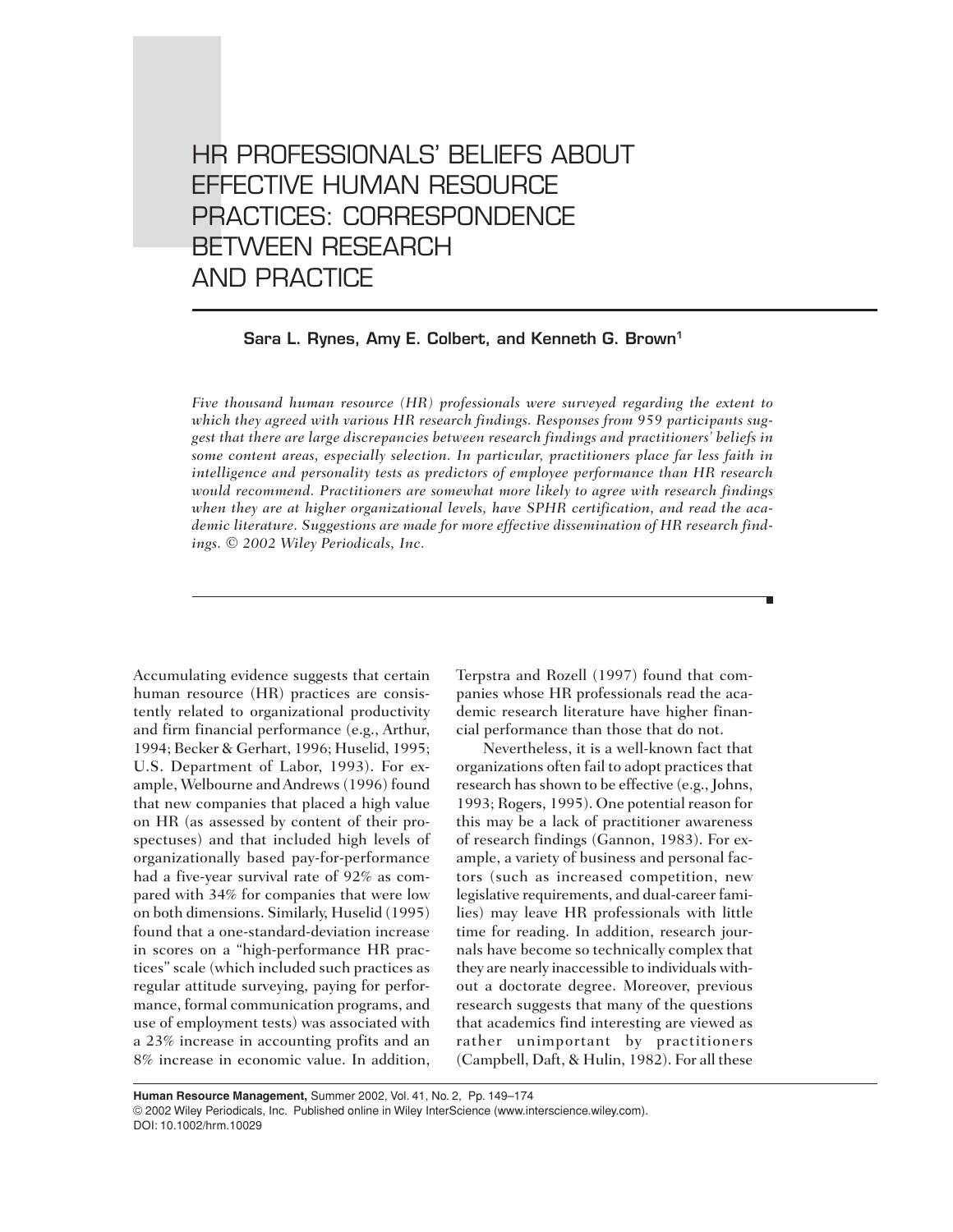reasons, managers may be largely unaware of recent advances in HR research.

An alternative possibility, however, is that managers and professionals are actually *aware* of research findings, but for one reason or another fail to *implement* them. For example, Pfeffer and Sutton (2000) have argued that the research-practice gap is primarily a "knowing-*doing*" gap rather than a "knowing" gap. As with knowledge gaps, failures of implementation may occur for a variety of reasons, such as overwork, risk aversion, political considerations, or organizational inertia (Johns, 1993; Rogers, 1995).

Determining the extent to which gaps between research and practice are the result of lack of knowing versus lack of doing requires, as a first step, explicit investigation of what practitioners *do* know. Surprisingly, there does not appear to be much evidence concerning this question. As such, existing research does not allow us to pinpoint where the biggest gaps currently exist between research findings and practitioner beliefs.

The present research was conducted to remedy this gap. Specifically, we surveyed a large sample of HR practitioners with respect to their beliefs regarding various research findings. In this way, we were able to identify those practices for which there is the greatest (and least) consistency between research findings and practitioner beliefs. In addition, we examined the various ways in which HR professionals obtain information about HR practices. The purpose of this latter step was to determine how research findings might be more effectively disseminated to HR professionals, and whether some sources of information provide greater research accuracy than others. Taken together, we hope these findings will provide a base for future efforts to reduce gaps in knowledge and beliefs through improved information dissemination, more useful research, or both.

#### **The Study**

Members of the Society for Human Resource Management (SHRM) comprised the sample for this study. SHRM's database manager selected a stratified random sample of five thousand members with the titles of HR manager or above (e.g., director, assistant or associate

director, vice president or senior vice president). Surveys were sent to 2,600 HR managers; 1,200 directors, assistant directors or associate directors; and 1,200 vice-presidents or associate vice-presidents. This sampling strategy was designed to ensure that respondents would be generalists rather than specialists, and that they would have significant responsibilities for HR policy and implementation.

To examine the extent to which the beliefs of HR professionals are consistent with established research findings, a thirty-nineitem questionnaire was constructed. Survey content was based on five of the seven dimensions covered by the Human Resource Certification Institute's "Professional in Human Resources"(PHR) exam. The included dimensions were: *Management Practices* (motivation, leadership, performance management, employee involvement, and HR roles); *General Employment Practices* (legal issues, performance appraisal and employee attitudes); *Staffing* (recruitment, selection, and career planning); *HR Development* (training and development, evaluation of training effectiveness), and *Compensation and Benefits* (job pricing, pay structures, compensation strategies and effectiveness). The dimensions of *Safety* and *Labor Relations* were not included because many HR departments do not have responsibility for these particular functions.

The initial questions were developed by having each of the authors construct contentrelevant research items for areas in which he or she had particular research expertise. We were able to generate items for most content areas on the basis of our own familiarity with these research areas. For the few topics on which we had little expertise, we examined research-oriented textbooks and research handbooks for leads to relevant research citations. In this way, we created thirty-nine initial items, sampled in roughly the same proportions as their coverage on the PHR exam. By linking our item sampling strategy to this well-established prototype of the HR body of knowledge, we attempted to create the best possible opportunity for HR practitioners to demonstrate their awareness of the relevant research literature.

Although the general content categories were modeled around the PHR exam, the ac-

*Determining the extent to which gaps between research and practice are the result of lack of knowing versus lack of doing requires, as a first step, explicit investigation of what practitioners* do *know.*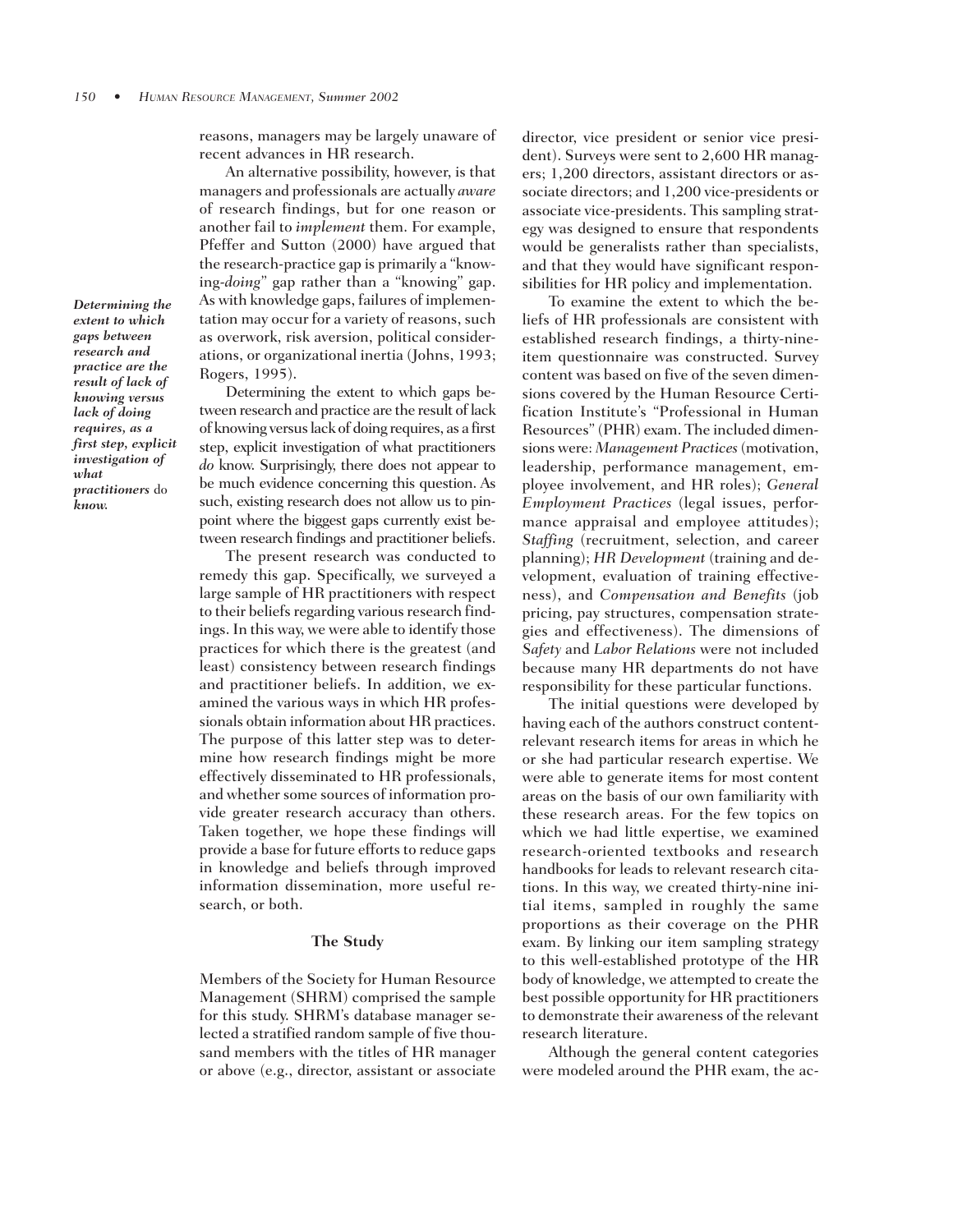tual nature of the questions was quite different. Specifically, in contrast to the certification exam (which tends to focus heavily on legal, definitional, and procedural issues), the present survey focused on *research* findings regarding the effectiveness of particular practices. Items were constructed to be either true or false, based on previous research results. Respondents were asked to indicate whether they agreed, disagreed, or were uncertain about each item, allowing us to determine content areas where practitioner beliefs diverge most sharply from research findings.

The original questionnaire was pretested on a sample of fifty-nine highly prolific researchers in HR and industrial/organizational psychology. On the basis of these researchers' responses and feedback, problematic items were either reworded or replaced.

In addition, we collected information about what types of reading HR professionals do, where they go to get help with HR problems or issues, and attitudes toward various sources of HR information. Lists of common informational sources were provided, and respondents indicated the frequency with which these sources were used. Both archival (e.g., Web sites, journals) and social (e.g., consultants, academics, other HR practitioners) information sources were assessed.

The purpose of collecting this information was twofold. First, knowing where HR professionals go for information is useful for future attempts to disseminate research findings and other types of information. Second, by comparing methods of information search with practitioners' knowledge of the research literature, we can assess whether some sources of information appear to be more effective at disseminating research findings than others.

#### **Results: What HR Professionals Believe**

Responses were received from 959 participants, for a response rate of at least 19.2% (we do not know how many surveys were undeliverable). Nearly half the respondents (48.5%) were HR managers, while the rest were either directors (26.1%), vice presidents (18.0%), or other titles (7.4%). Perhaps not surprisingly (given our sampling strategy), the average respondent also had considerable experience in HR (13.8 years, *SD* = 7.9). Testretest reliability for the questionnaire was assessed using an independent sample of fortyeight mid-level general and HR managers enrolled in an Executive MBA Organizational Behavior class. Over a six-week time span, testretest reliability was found to be .70.

Between the time of survey administration and preparation of this article, four of the original thirty-nine items were eliminated from the survey.2 Of the remaining thirty-five items, the average respondent answered twenty (57%) of the items correctly (Figure 1). However, there was great variability in the extent of agreement, with one subject agreeing on only nine of the items (26%) and two agreeing on thirty items (86%). In addition, there was enormous variation in the extent to which



Figure 1. Histogram of knowledge scores.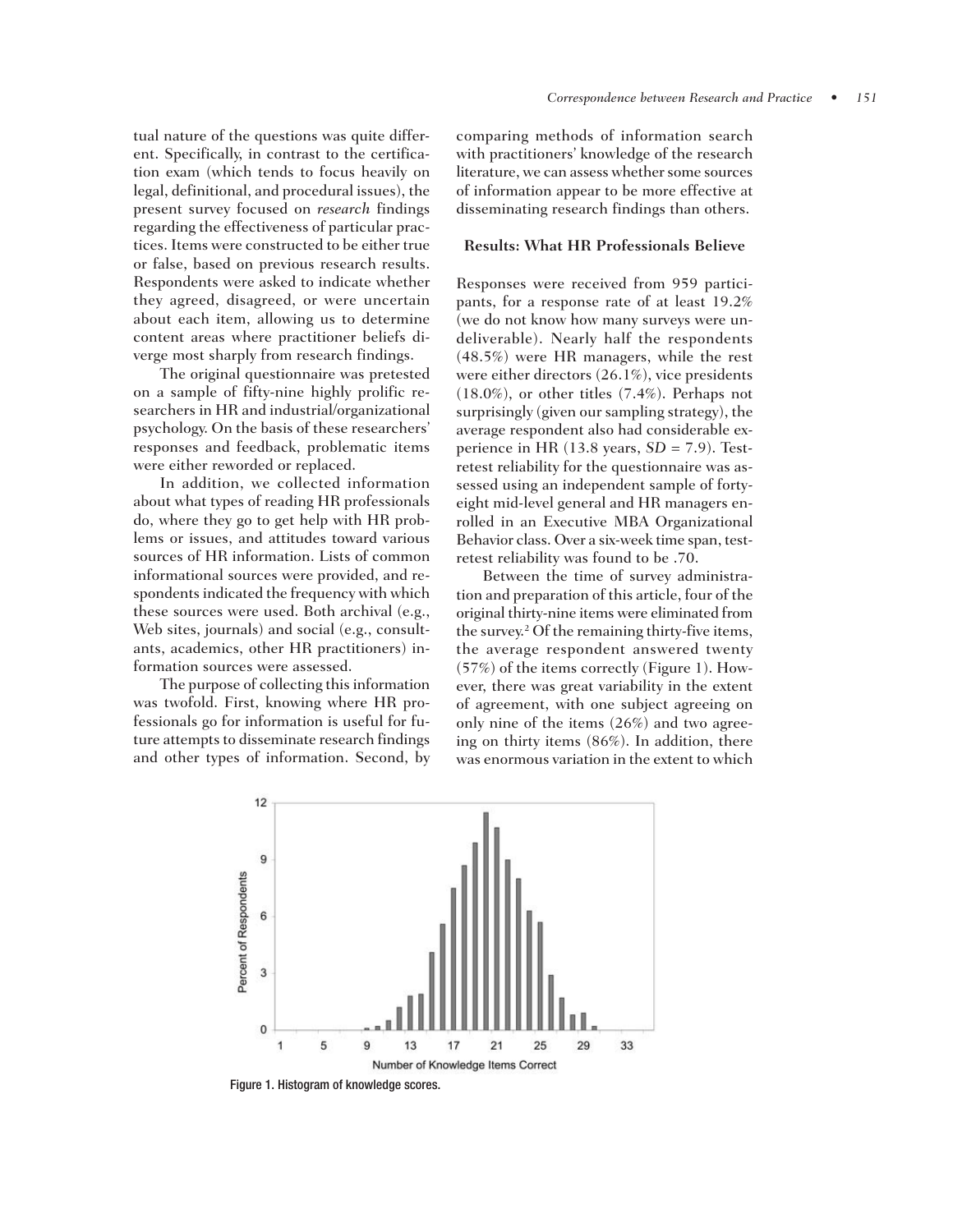respondents (as a group) agreed with particular items, ranging from a low of 16% for one item to a high of 96% for another (Table I).

The first column of Table I shows the thirty-five retained items. Column 2 indicates whether each item is true or false, the percentage of respondents who agreed with the item, and the percentage of respondents who

**TABLE I Items, Responses, and Supporting Evidence**

were uncertain (the percentage who disagreed can be calculated by subtracting the sum of these two numbers from one hundred). The third column summarizes the nature of the research findings that support each item, along with sample research citations. (Additional citation information for each item can be found in the Appendix). Finally, the fourth

| Items                                                                                                                                                                               | Answer-% Correct<br>$(\%$ uncertain) | Research Evidence                                                                                                                                                                                                                                                                                                                                                                                                                                                | Possible Contingencies                                                                                                                                                                                                                                                                                                                                                                                                                                                                         |
|-------------------------------------------------------------------------------------------------------------------------------------------------------------------------------------|--------------------------------------|------------------------------------------------------------------------------------------------------------------------------------------------------------------------------------------------------------------------------------------------------------------------------------------------------------------------------------------------------------------------------------------------------------------------------------------------------------------|------------------------------------------------------------------------------------------------------------------------------------------------------------------------------------------------------------------------------------------------------------------------------------------------------------------------------------------------------------------------------------------------------------------------------------------------------------------------------------------------|
| <b>Management Practices</b><br>1. Leadership training is<br>ineffective because good<br>leaders are born, not<br>made.                                                              | False<br>96%<br>(2%)                 | Field study evidence that leadership<br>behaviors and effectiveness increase<br>following training (Barling et al., 1996).<br>Evidence that leadership behaviors are<br>only weakly predicted by dispositional<br>characteristics (Judge & Bono, 2000) that<br>are heritable (Loehlin et al., 1998;<br>Reimann et al., 1997).                                                                                                                                    |                                                                                                                                                                                                                                                                                                                                                                                                                                                                                                |
| 2. The most important<br>requirement for an<br>effective leader is to<br>have an outgoing,<br>enthusiastic personality.                                                             | False<br>82%<br>$(4.5\%)$            | This kind of personality is, on average, an<br>asset for leadership. A recent meta-analysis<br>estimates a corrected validity coefficient of<br>.31 between extraversion and leader effective-<br>ness (Judge et al., in press). However,<br>intelligence has an even higher correlation<br>(.52; Lord et al., 1986). Also, some highly<br>effective leaders are distinctly introverted<br>(Bennis & Nanus, 1997; Collins, 2001).                                | Although it is unlikely that any<br>future variables will produce<br>higher validities than intelli-<br>gence, work on leader<br>behaviors (such as vision-<br>setting and communication<br>skills) is just beginning, so<br>little is known about their<br>average effect sizes. We do<br>know (e.g., Barling et al.,<br>1996; Baum et al., 1998) that<br>leadership success can be<br>affected by leaders' behaviors<br>and not just their traits, so<br>future research would be<br>useful. |
| 3. Once employees have<br>mastered a task, they<br>perform better when<br>they are told to "do their<br>best" than when they are<br>given specific, difficult<br>performance goals. | False<br>82%<br>(6%)                 | Employees reach higher levels of perfor-<br>mance when they are given difficult-yet-<br>attainable goals rather than told to do their<br>best. This is one of the most robust<br>findings in all of industrial/organizational<br>psychology (Locke & Latham, 1990).                                                                                                                                                                                              |                                                                                                                                                                                                                                                                                                                                                                                                                                                                                                |
| 4. Companies with<br>vision statements<br>perform better than<br>those without them.                                                                                                | True<br>62%<br>(15%)                 | Baum et al. (1998) found that growth-<br>oriented visions and strong vision commu-<br>nication produced significantly higher firm<br>growth rates. Hoch et al. (1999) found<br>that 93% of the most successful software<br>firms had clear and ambitious visions, as<br>compared with 25% of the least successful.<br>The importance of having a product vision<br>for successful product development has<br>also been reviewed by Brown & Eisenhardt<br>(1995). |                                                                                                                                                                                                                                                                                                                                                                                                                                                                                                |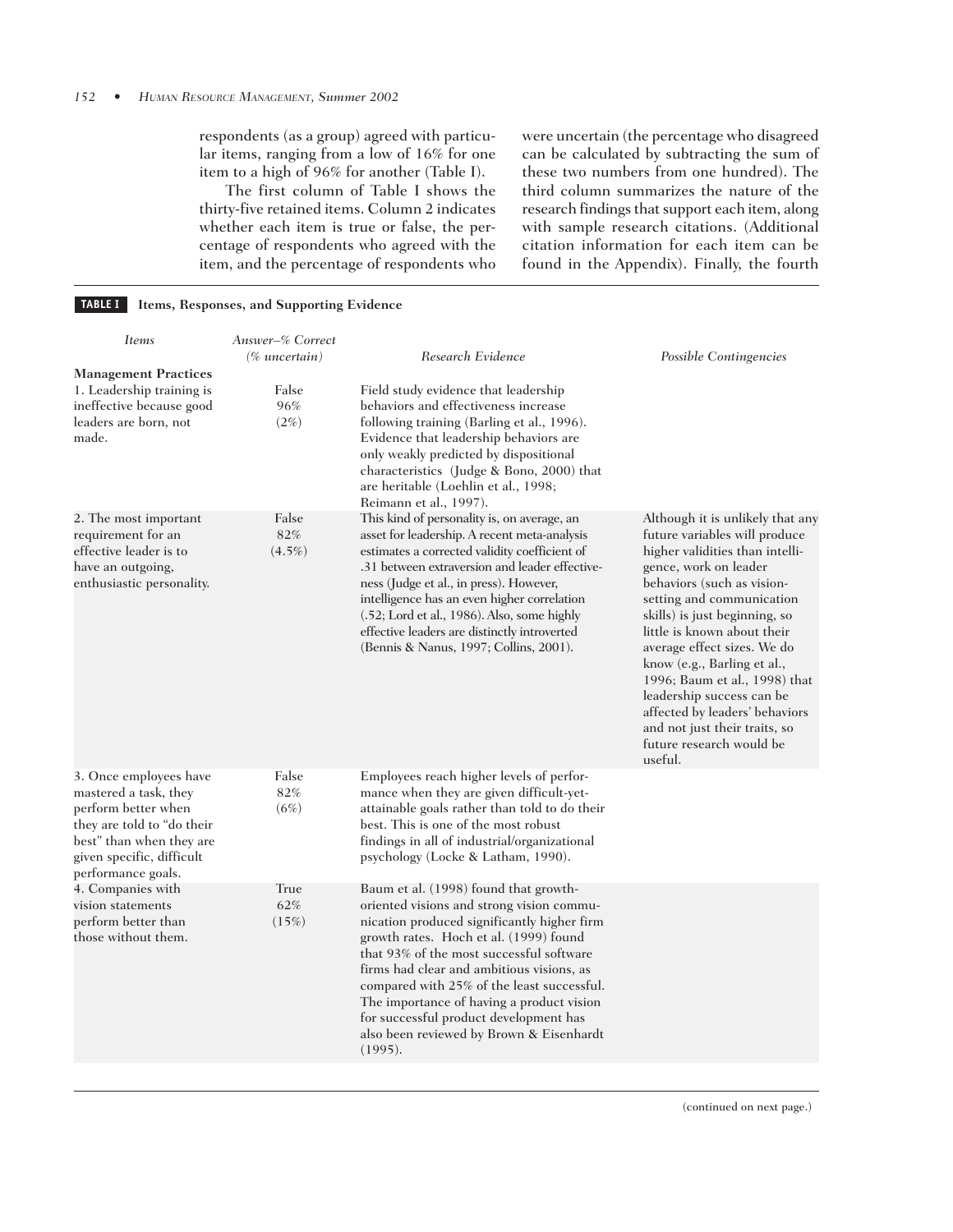| Items                                                                                                                                                                                      | Answer–% Correct<br>$(\%$ uncertain) | Research Evidence                                                                                                                                                                                                                                                                                                                                                                                                                                                                             | Possible Contingencies                                                                                                                                                                                                                                                                                                                                                           |
|--------------------------------------------------------------------------------------------------------------------------------------------------------------------------------------------|--------------------------------------|-----------------------------------------------------------------------------------------------------------------------------------------------------------------------------------------------------------------------------------------------------------------------------------------------------------------------------------------------------------------------------------------------------------------------------------------------------------------------------------------------|----------------------------------------------------------------------------------------------------------------------------------------------------------------------------------------------------------------------------------------------------------------------------------------------------------------------------------------------------------------------------------|
| 5. Companies with very<br>low rates of professional<br>turnover are less<br>profitable than those<br>with moderate turnover<br>rates                                                       | False<br>62%<br>(23%)                | Bain & Company (Reichheld, 1996) has<br>analyzed the economics of professional<br>turnover in several industries. For example,<br>in brokerage firms, they calculated that an<br>increase in broker retention rates from 80%<br>to 90% results in an increase of 155% in<br>the average net present value of a new<br>broker. A general model of the "economics<br>of employee loyalty" is also presented.                                                                                    | This finding might not hold<br>true in certain types of<br>internal labor market contexts<br>—e.g., organizations with<br>strong employment "guaran-<br>tees" (e.g., government<br>employment), or organizations<br>with very strong contingency<br>reward systems or "up-or-out"<br>promotion & partnership<br>systems. More contingency-<br>based research would be<br>useful. |
| 6. If a company feels it<br>must downsize employ-<br>ees, the most profitable<br>way to do it is through<br>targeted cuts rather than<br>attrition.                                        | True<br>54%<br>(17%)                 | Morris, Cascio, & Young (1999) tracked<br>changes in employment of the S&P 500<br>companies over a 12-year period. They<br>found that companies whose downsizing<br>was associated with sale of assets (i.e.,<br>strategic or targeted downsizing) had<br>improved their return on assets by the<br>second year after downsizing. In contrast,<br>pure "employment downsizers" still had<br>lower ROAs two years later than they had<br>before downsizing. See also Cameron et al.<br>(1993). |                                                                                                                                                                                                                                                                                                                                                                                  |
| 7. In order to be evalu-<br>ated favorably by line<br>managers, the most<br>important competency<br>for HR managers is the<br>ability to manage change.                                    | True<br>50%<br>(12%)                 | This was found by Ulrich et al. (1995),<br>based on more than 12,000 peer and<br>supervisory assessments of the performance<br>of nearly 2,000 HR professionals. Ability to<br>manage change explained 41.2% of the<br>variance in supervisors' and peers' evalua-<br>tions of HR professionals, as compared<br>with 23.3% for HR knowledge and delivery<br>and 18.8% for knowledge of the business.                                                                                          |                                                                                                                                                                                                                                                                                                                                                                                  |
| 8. On average, encourag-<br>ing employees to<br>participate in decision<br>making is more effective<br>for improving organiza-<br>tional performance than<br>setting performance<br>goals. | False<br>18%<br>(9%)                 | Meta-analytic evidence that the effects of<br>participation are weaker $\left($ < 1%) than the<br>effects of goal setting (20%; Locke et al.,<br>1980). These effects also hold at multiple<br>levels of analysis. Further evidence shows<br>that the effects of goal setting are robust<br>(Locke & Latham, 1990), while the effects<br>of participation are highly variable (e.g.,<br>Wagner, 1994).                                                                                        |                                                                                                                                                                                                                                                                                                                                                                                  |
| <b>General Employment</b><br><b>Practices</b><br>9. Most managers give<br>employees lower<br>performance appraisals<br>than they objectively<br>deserve.                                   | False<br>94%<br>(3%)                 | Appraisal leniency is much more common<br>than stringency (Jawahar & Williams,<br>1997; Longenecker et al., 1987)                                                                                                                                                                                                                                                                                                                                                                             |                                                                                                                                                                                                                                                                                                                                                                                  |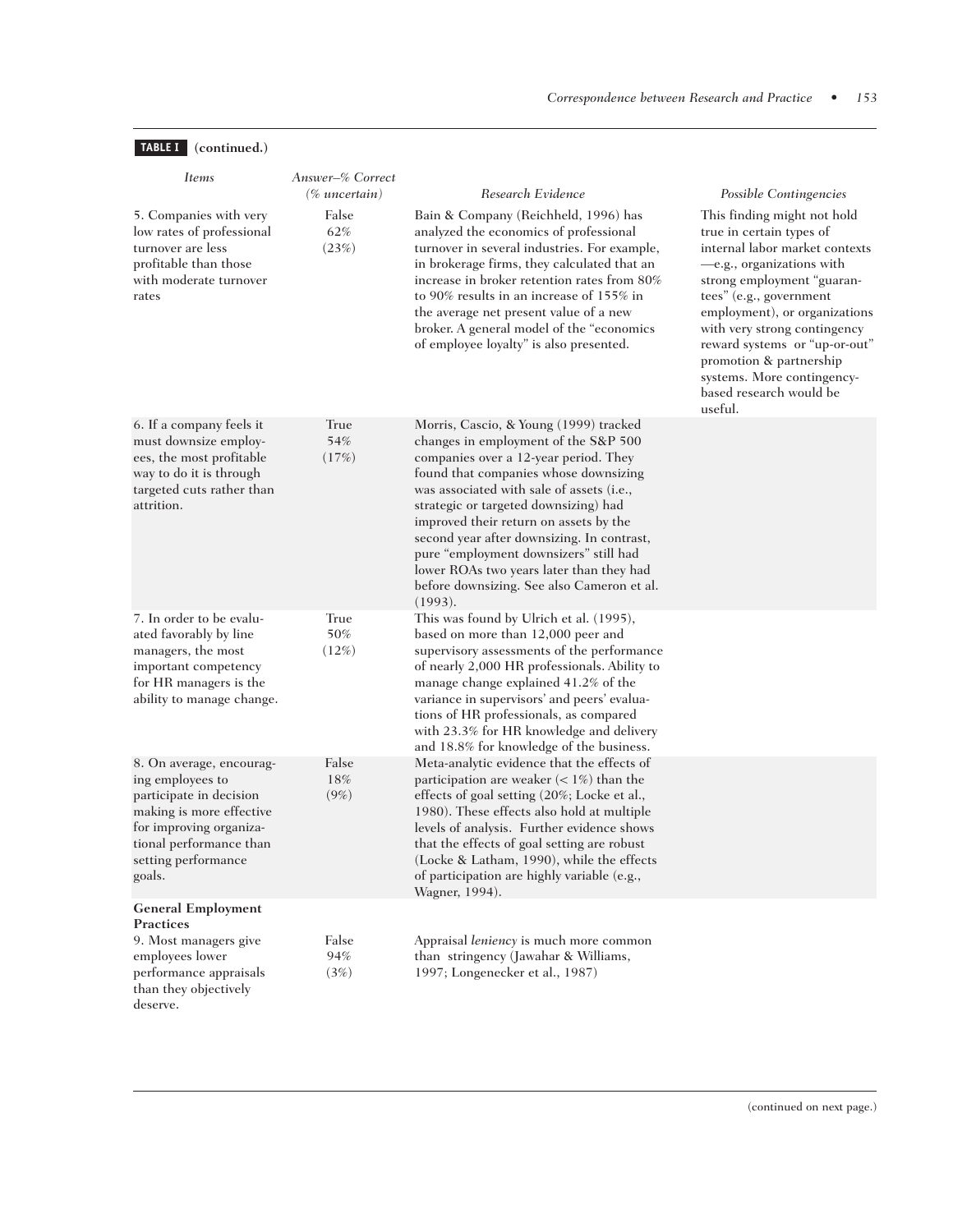*Items Answer–% Correct*

|                                                                                                                                                                                                    | $(\%$ uncertain)      | Research Evidence                                                                                                                                                                                                                                                                                                                                                                                                                                                                                                         | Possible Contingencies                                                                                                                                                                                                                                                                                                           |
|----------------------------------------------------------------------------------------------------------------------------------------------------------------------------------------------------|-----------------------|---------------------------------------------------------------------------------------------------------------------------------------------------------------------------------------------------------------------------------------------------------------------------------------------------------------------------------------------------------------------------------------------------------------------------------------------------------------------------------------------------------------------------|----------------------------------------------------------------------------------------------------------------------------------------------------------------------------------------------------------------------------------------------------------------------------------------------------------------------------------|
| 10. Poor performers are<br>generally more realistic<br>about their performance<br>than good performers<br>are.                                                                                     | False<br>88%<br>(3%)  | Primary study evidence that poor perform-<br>ers are less accurate about their relative<br>performance than are good performers<br>(Kruger & Dunning, 1999).                                                                                                                                                                                                                                                                                                                                                              |                                                                                                                                                                                                                                                                                                                                  |
| 11. Teams with members<br>from different functional<br>areas are likely to reach<br>better solutions to<br>complex problems than<br>teams from a single area.                                      | True<br>88%<br>(5%)   | Multiple studies on cross-functional teams<br>have shown positive outcomes for product<br>and project quality (e.g., Keller, 2001;<br>Lutz, 1994; Northcraft et al., 1995; Pelled<br>et al., 1999). At the top management level,<br>Hambrick et al. (1996) found that more<br>heterogeneous teams (with respect to<br>functional area, education, and tenure)<br>made bolder (although slower) competitive<br>moves, causing an overall net positive<br>effect on firm market share and profits.                          | Although product outcomes<br>are generally positive, psycho-<br>social outcomes such as<br>member satisfaction or stress<br>are frequently negative. Also,<br>it is possible that at very high<br>levels of multiple types of<br>diversity, interpersonal conflict<br>might overtake the perfor-<br>mance benefits of diversity. |
| 12. Despite the popular-<br>ity of drug testing, there<br>is no clear evidence that<br>applicants who score<br>positive on drug tests are<br>any less reliable or<br>productive employees          | False<br>57%<br>(21%) | Norman et al. (1990) drug tested more than<br>4,000 applicants and then followed them<br>through more than 1 year of employment.<br>Those who tested positive had a 59% higher<br>absenteeism rate and a 47% higher involun-<br>tary turnover rate. Parish (1989) found<br>significant results for disciplinary actions,<br>and Winkler & Sheridan(1989) for vehicular<br>accidents, absenteeism, and medical costs.<br>See also McDaniel et al. (1988).                                                                  |                                                                                                                                                                                                                                                                                                                                  |
| 13. Most people over-<br>evaluate how well they<br>perform on the job.                                                                                                                             | True<br>54%<br>(4%)   | Meta-analytic and primary study evidence<br>that self-ratings have higher means than<br>peer and supervisor ratings (e.g., Brown,<br>1986; Harris & Schaubroeck, 1988; Mabe<br>& West, 1982; Thornton, 1980).                                                                                                                                                                                                                                                                                                             |                                                                                                                                                                                                                                                                                                                                  |
| 14. Most errors in<br>performance appraisals<br>can be eliminated by<br>providing training that<br>describes the kinds of<br>errors managers tend to<br>make and suggesting<br>ways to avoid them. | False<br>25%<br>(5%)  | Most performance appraisal errors are<br>extremely resistant to change (Latham &<br>Wexley, 1994). In addition, training to<br>eliminate one kind of error often intro-<br>duces other types of errors (e.g., Bernardin<br>& Pence, 1980). Many managers are well<br>aware that they commit errors, but<br>continue to do so for personal and social<br>reasons (Longenecker et al., 1987).                                                                                                                               |                                                                                                                                                                                                                                                                                                                                  |
| Training & Employee<br>Development<br>15. Lecture-based<br>training is generally<br>superior to other forms<br>of training delivery.                                                               | False<br>96%<br>(2%)  | Meta-analytic evidence that computer-<br>based instruction is slightly more effective<br>than traditional instruction (Kulik & Kulik,<br>1991). Indirect evidence is provided by<br>educational theory suggesting that the<br>medium for instruction is less critical than<br>the events of instruction in determining<br>learning outcomes (e.g., Clark, 1983). In<br>this regard, lecture-based training is a<br>passive technique, while active techniques<br>are typically more effective (Gagne &<br>Medsker, 1996). |                                                                                                                                                                                                                                                                                                                                  |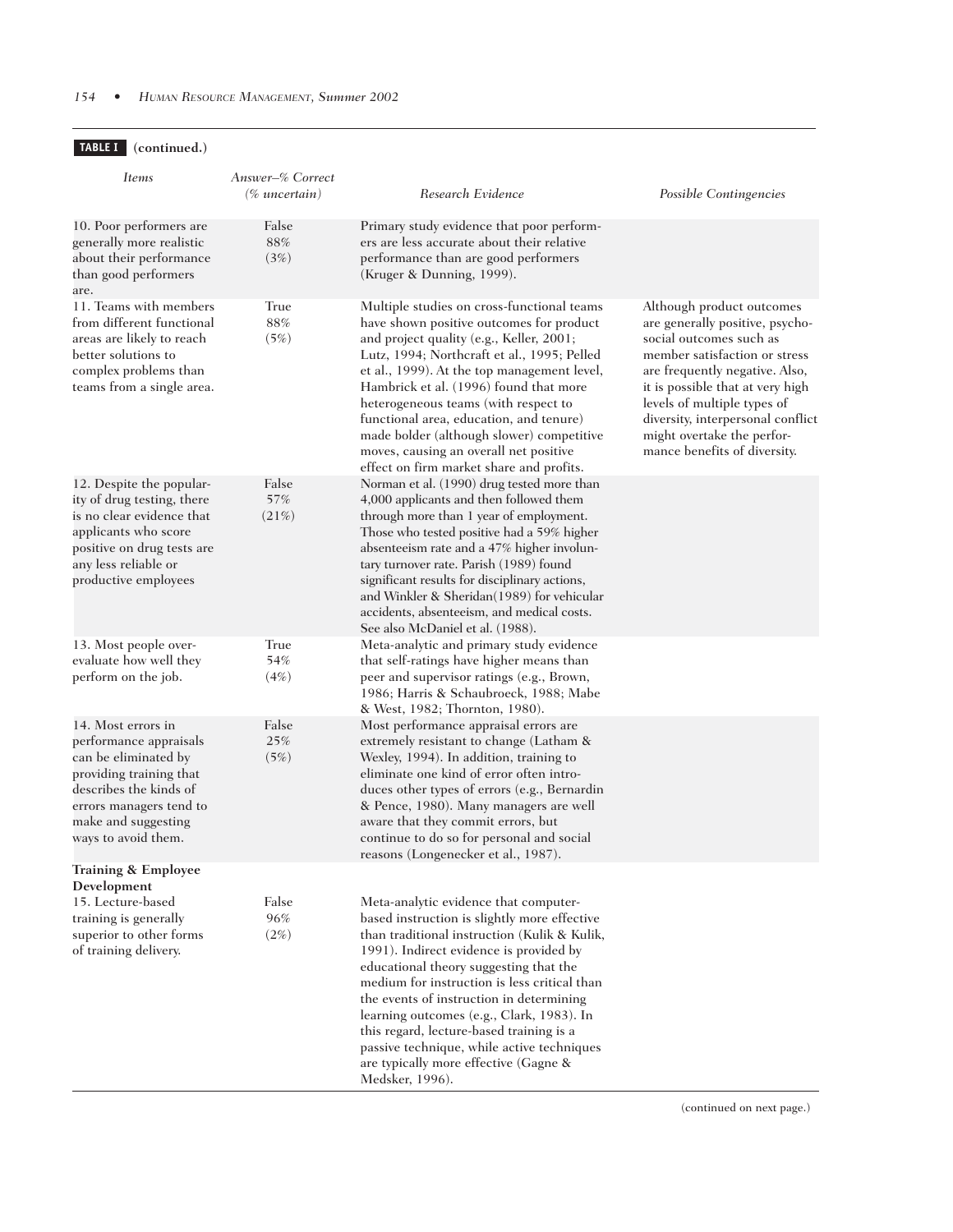| Items                                                                                                                                                                                                           | Answer-% Correct<br>(% uncertain) | Research Evidence                                                                                                                                                                                                                                                                                                                                                                     | Possible Contingencies                                                                                                                                                                                                                 |
|-----------------------------------------------------------------------------------------------------------------------------------------------------------------------------------------------------------------|-----------------------------------|---------------------------------------------------------------------------------------------------------------------------------------------------------------------------------------------------------------------------------------------------------------------------------------------------------------------------------------------------------------------------------------|----------------------------------------------------------------------------------------------------------------------------------------------------------------------------------------------------------------------------------------|
| 16. Older adults learn<br>more from training than<br>younger adults.                                                                                                                                            | False<br>68%<br>(18%)             | Meta-analytic evidence that age is nega-<br>tively associated with learning outcomes<br>(Colquitt et al., 2000). Large sample<br>evidence that age is associated with<br>decreases in cognitive capacities associated<br>with learning (Horn & Cattell, 1967).<br>Primary study evidence of negative<br>relationship with learning in organizational<br>setting (Warr & Bunce, 1995). |                                                                                                                                                                                                                                        |
| 17. The most important<br>determinant of how<br>much training employees<br>actually use on their jobs<br>is how much they<br>learned during training.                                                           | False<br>60%<br>(11%)             | Meta-analytic evidence that post-training<br>knowledge has a smaller relationship with<br>transfer than some individual differences<br>and contextual variables (Colquitt et al.,<br>2000). Primary study evidence that<br>transfer of training climate has a stronger<br>relationship with transfer than learning<br>does, in an organizational setting (Tracey<br>et al., 1995).    |                                                                                                                                                                                                                                        |
| 18. Training for simple<br>skills will be more<br>effective if it is presented<br>in one concentrated<br>session than if it is<br>presented in several<br>sessions over time.                                   | False<br>59%<br>(11%)             | Meta-analytic evidence that training for<br>simple skills is more effective when spaced<br>over time than massed in one session<br>(Donovan & Radosevich, 1999; Lee &<br>Genovese, 1988).                                                                                                                                                                                             |                                                                                                                                                                                                                                        |
| <b>Staffing</b><br>19. The most valid<br>employment interviews<br>are designed around<br>each candidate's unique<br>background.                                                                                 | False<br>70%<br>(6%)              | Meta-analytic evidence that structured<br>interviews (where all candidates receive the<br>same questions) have higher validities than<br>unstructured ones (Schmidt & Hunter,<br>1998; Wiesner & Cronshaw, 1988).                                                                                                                                                                     |                                                                                                                                                                                                                                        |
| 20. Although people use<br>many different terms to<br>describe personalities,<br>there are really only four<br>basic dimensions of<br>personality, as captured<br>by the Myers-Briggs<br>Type Indicator (MBTI). | False<br>49%<br>(23%)             | There are five basic dimensions of<br>personality—the "Big Five" of Conscien-<br>tiousness, Extraversion, Openness to<br>Experience, Agreeableness, and Emotional<br>Stability/Neuroticism (Digman, 1990).<br>Except for Extraversion, these are not the<br>traits assessed by MBTI.                                                                                                  |                                                                                                                                                                                                                                        |
| 21. On average, appli-<br>cants who answer job<br>advertisements are likely<br>to have higher turnover<br>than those referred by<br>other employees.                                                            | True<br>49%<br>(13%)              | Meta-analytic (e.g., Conard & Ashworth,<br>1986) and primary study evidence (e.g.,<br>Decker & Cornelius, 1979; see Rynes,<br>1991, for a review).                                                                                                                                                                                                                                    | Recent evidence on the effects<br>of recruitment sources has<br>been less consistent than<br>earlier evidence. The emer-<br>gence of the Web as a major<br>recruitment source may also<br>change future recruiting<br>source dynamics. |
| 22. Being very intelligent<br>is actually a disadvantage<br>for performing well on a<br>low-skilled job.                                                                                                        | False<br>42%<br>(12%)             | The validity coefficient for intelligence is<br>always positive. Hunter (1986) and Schmidt<br>& Hunter (1998) estimate the corrected<br>validity coefficient for unskilled jobs to be .23.<br>(Comparable figures are .40 for semi-skilled,<br>and .58 for professional-managerial jobs.)                                                                                             |                                                                                                                                                                                                                                        |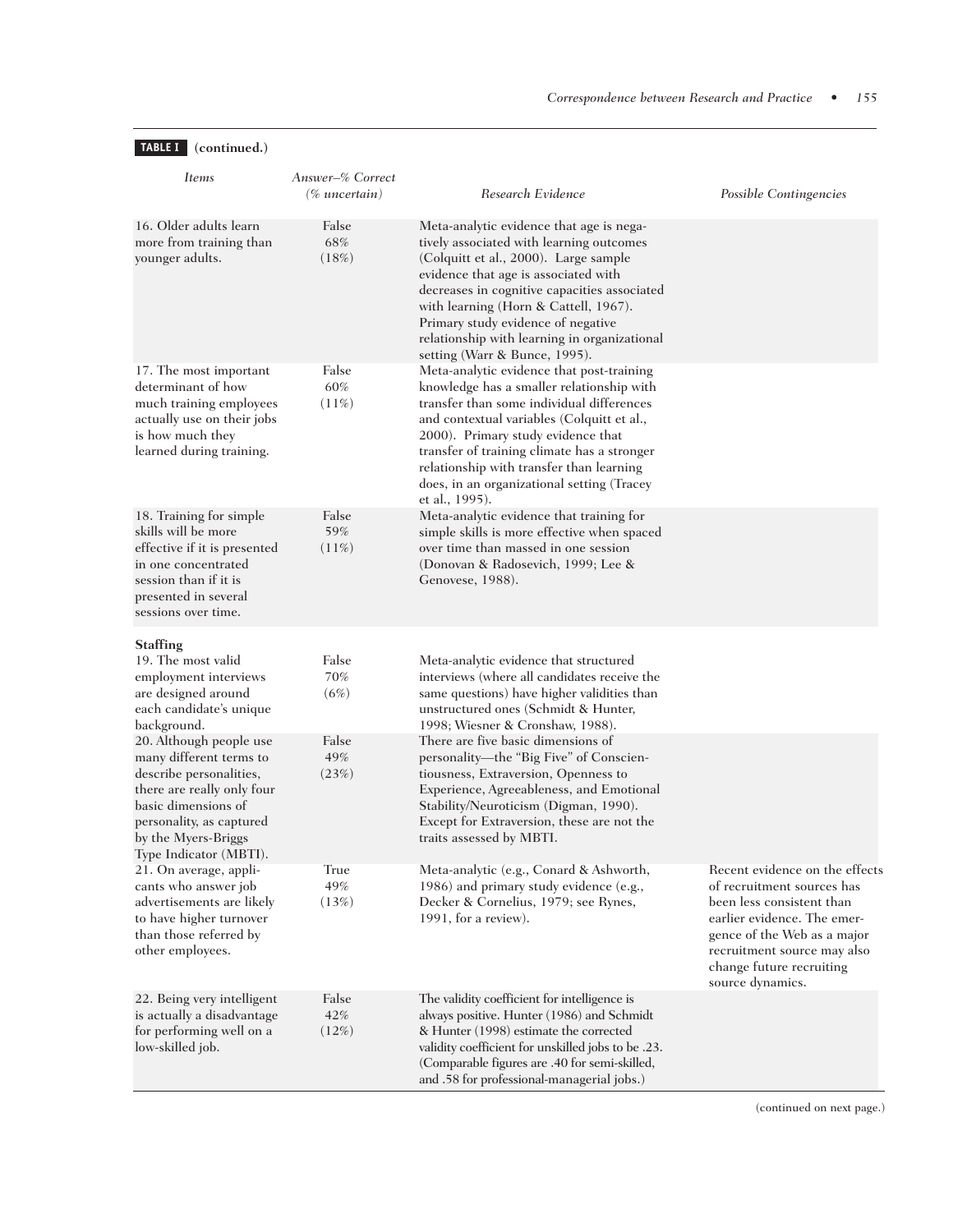| Items                                                                                                                                                                                                                                           | Answer-% Correct<br>$(\%$ uncertain) | Research Evidence                                                                                                                                                                                                                                                                                                                                                                                                                     | Possible Contingencies                                                                                                                                                                                                                                                                                                                       |  |  |  |  |
|-------------------------------------------------------------------------------------------------------------------------------------------------------------------------------------------------------------------------------------------------|--------------------------------------|---------------------------------------------------------------------------------------------------------------------------------------------------------------------------------------------------------------------------------------------------------------------------------------------------------------------------------------------------------------------------------------------------------------------------------------|----------------------------------------------------------------------------------------------------------------------------------------------------------------------------------------------------------------------------------------------------------------------------------------------------------------------------------------------|--|--|--|--|
| 23. There is very little<br>difference among<br>personality inventories<br>in terms of how well<br>they predict an<br>applicant's likely job<br>performance.                                                                                    | False<br>42%<br>$(30\%)$             | The validity of personality measures as<br>predictors of performance will depend to a<br>large extent on the degree to which they<br>tap important "Big Five" personality<br>dimensions, particularly Conscientious-<br>ness. So, for example, Big Five personality<br>measures are relatively good predictors of<br>performance, while the MBTI doesn't even<br>claim to predict performance (Gardner &<br>Martinko, 1996).          |                                                                                                                                                                                                                                                                                                                                              |  |  |  |  |
| 24. Although there are<br>"integrity tests" that try<br>to predict whether<br>someone will steal, be<br>absent, or otherwise<br>take advantage of an<br>employer, they don't<br>work well in practice<br>because so many people<br>lie on them. | False<br>32%<br>(34%)                | Even if applicants or employees do distort<br>their answers, validity of these instruments<br>is still substantial. A large meta-analysis<br>suggested that the overall corrected validity<br>coefficient for integrity tests (across all<br>types of performance measures) is .41.<br>Counterproductive behaviors such as theft<br>or absenteeism are somewhat better<br>predicted (.47) than overall job perfor-<br>mance $(.34)$ . |                                                                                                                                                                                                                                                                                                                                              |  |  |  |  |
| 25. One problem with<br>using integrity tests is<br>that they have high<br>degrees of adverse<br>impact on racial<br>minorities.                                                                                                                | False<br>31%<br>$(50\%)$             | A recent study based on four large-sample<br>databases showed "trivial" differences (less<br>than .15 standard deviations in all cases)<br>across Caucasians, Asians, Native Ameri-<br>cans, and African Americans (Ones &<br>Viswesvaran, 1998).                                                                                                                                                                                     |                                                                                                                                                                                                                                                                                                                                              |  |  |  |  |
| 26. On average,<br>conscientiousness is a<br>better predictor of job<br>performance than is<br>intelligence.                                                                                                                                    | False<br>18%<br>(10%)                | There is considerable meta-analytic<br>evidence that intelligence is a better<br>predictor of job performance than consci-<br>entiousness (Schmidt & Hunter, 1998;<br>average validity coefficient for intelligence<br>$= .51$ vs. $.31$ for conscientiousness).                                                                                                                                                                      |                                                                                                                                                                                                                                                                                                                                              |  |  |  |  |
| 27. Companies that<br>screen job applicants<br>for values have higher<br>performance than those<br>that screen for intelli-<br>gence.                                                                                                           | False<br>16%<br>(27%)                | Meta-analytic evidence that intelligence is<br>the best established predictor of job<br>performance (Schmidt & Hunter, 1998).<br>Primary study evidence that the effect of<br>values on job performance is dependent on<br>many factors (Adkins et al., 1996); values<br>influence perceptual organization and<br>guide decision making, but their link to job<br>performance is unclear (Ravlin & Meglino,<br>1987).                 | Overall findings unlikely to<br>change. However, additional<br>studies are needed at the<br>organizational level of analysis.<br>In addition, more "values"<br>studies are needed that<br>measure performance as an<br>outcome (most values research<br>has examined affective<br>outcomes such as satisfaction,<br>tenure, and commitment). |  |  |  |  |
| Compensation &<br><b>Benefits</b>                                                                                                                                                                                                               |                                      |                                                                                                                                                                                                                                                                                                                                                                                                                                       |                                                                                                                                                                                                                                                                                                                                              |  |  |  |  |
| 28. When pay must be<br>reduced or frozen, there<br>is little a company can<br>do or say to reduce<br>employee dissatisfac-<br>tion and dysfunctional<br>behaviors.                                                                             | False<br>72%<br>(13%)                | Both laboratory and organizational field<br>research shows that providing procedurally<br>just explanations of pay cuts can dramati-<br>cally reduce the negative side effects<br>(Greenberg, 1990, 1993).                                                                                                                                                                                                                            |                                                                                                                                                                                                                                                                                                                                              |  |  |  |  |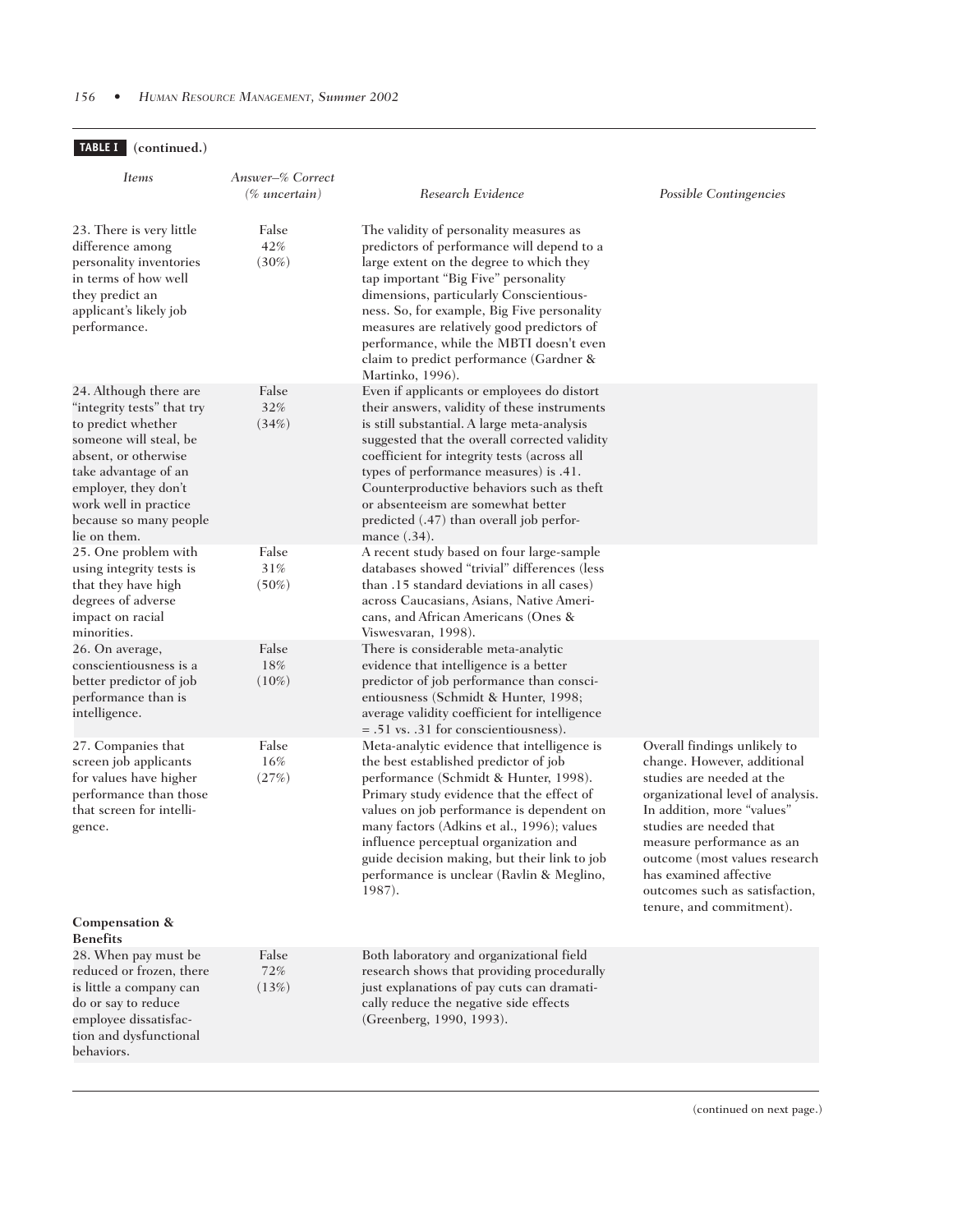| Items                                                                                                                                                             | Answer-% Correct<br>$(\%$ uncertain) | Research Evidence                                                                                                                                                                                                                                                                                                                                                                                                                                                                                                                                              | Possible Contingencies                                                                                                                                                                                                                                                                                                                                                                                                                                                                                 |  |  |  |  |
|-------------------------------------------------------------------------------------------------------------------------------------------------------------------|--------------------------------------|----------------------------------------------------------------------------------------------------------------------------------------------------------------------------------------------------------------------------------------------------------------------------------------------------------------------------------------------------------------------------------------------------------------------------------------------------------------------------------------------------------------------------------------------------------------|--------------------------------------------------------------------------------------------------------------------------------------------------------------------------------------------------------------------------------------------------------------------------------------------------------------------------------------------------------------------------------------------------------------------------------------------------------------------------------------------------------|--|--|--|--|
| 29. Most employees<br>prefer to be paid on the<br>basis of individual<br>performance rather than<br>on team or organizational<br>performance.                     | True<br>81%<br>(8%)                  | Multiple studies have demonstrated this<br>result (e.g., BNA, 1988; Cable & Judge,<br>1994). For example, Bretz & Judge (1994)<br>found that of seven organizational charac-<br>teristics, the one that best predicted<br>simulated organizational choice was pay for<br>individual (versus team-based) productivity.                                                                                                                                                                                                                                          |                                                                                                                                                                                                                                                                                                                                                                                                                                                                                                        |  |  |  |  |
| 30. Merit pay systems<br>cause so many problems<br>that companies without<br>them tend to have higher<br>performance than<br>companies with them.                 | False<br>66%<br>(7%)                 | Positive relationships have been shown<br>between merit systems and organization-<br>level performance by Kopelman &<br>Reinharth (1982) and Kopelman, Rovenpor,<br>& Cayer (1991). Heneman (1992) reviewed<br>five studies establishing a positive merit<br>system-performance link. Even the major<br>empirical study to raise "cautions" about<br>merit pay (Pearce et al., 1985) found<br>increases in performance after merit pay<br>implementation; the increases simply failed<br>to reach statistical significance (with a very<br>small sample size). |                                                                                                                                                                                                                                                                                                                                                                                                                                                                                                        |  |  |  |  |
| 31. There is a positive<br>relationship between the<br>proportion of managers<br>receiving organizationally<br>based pay incentives and<br>company profitability. | True<br>62%<br>(23%)                 | Gerhart & Milkovich (1990) found that<br>companies with 80% managerial eligibility<br>for stock options had 25% higher return on<br>assets than companies where only 20% of<br>managers were eligible. (See also<br>Welbourne & Andrews, 1996).                                                                                                                                                                                                                                                                                                                |                                                                                                                                                                                                                                                                                                                                                                                                                                                                                                        |  |  |  |  |
| 32. New companies have<br>a better chance of<br>surviving if all employees<br>receive incentives based<br>on organization-wide<br>performance.                    | True<br>59%<br>(17%)                 | New companies that placed a high value<br>on their employees (as coded from<br>prospectuses) and that included high levels<br>of organizational-performance-based pay<br>had dramatically higher five-year survival<br>rates (92%) than those who were low on<br>both dimensions (34%: Welbourne &<br>Andrews, 1996).                                                                                                                                                                                                                                          |                                                                                                                                                                                                                                                                                                                                                                                                                                                                                                        |  |  |  |  |
| 33. Talking about salary<br>issues during perfor-<br>mance appraisals tends to<br>hurt morale and future<br>performance.                                          | False<br>51%<br>$(10\%)$             | In a field study of nine different sites,<br>Prince & Lawler (1986) found that salary<br>discussions had positive rather than<br>negative effects on employee attitudes and<br>subsequent performance improvement. In<br>addition, the positive effects were strongest<br>for those with lower initial performance<br>and where initial perceptions of perfor-<br>mance were most discrepant between<br>supervisors and employees. For similar<br>results based on employee surveys at<br>General Electric, see Welch (2001).                                  | Could use more research on<br>this, but the limited research<br>available suggests that neither<br>morale nor performance<br>suffers from linking pay<br>discussions with performance<br>discussions. Even if short-term<br>morale were to be affected,<br>one could not infer that either<br>longer-term morale or<br>performance would be<br>negatively affected. For<br>example, equity theory<br>predicts the effect can easily<br>go the other way—e.g., people<br>working harder to reduce their |  |  |  |  |

(continued on next page.)

dissatisfaction with the previous appraisal.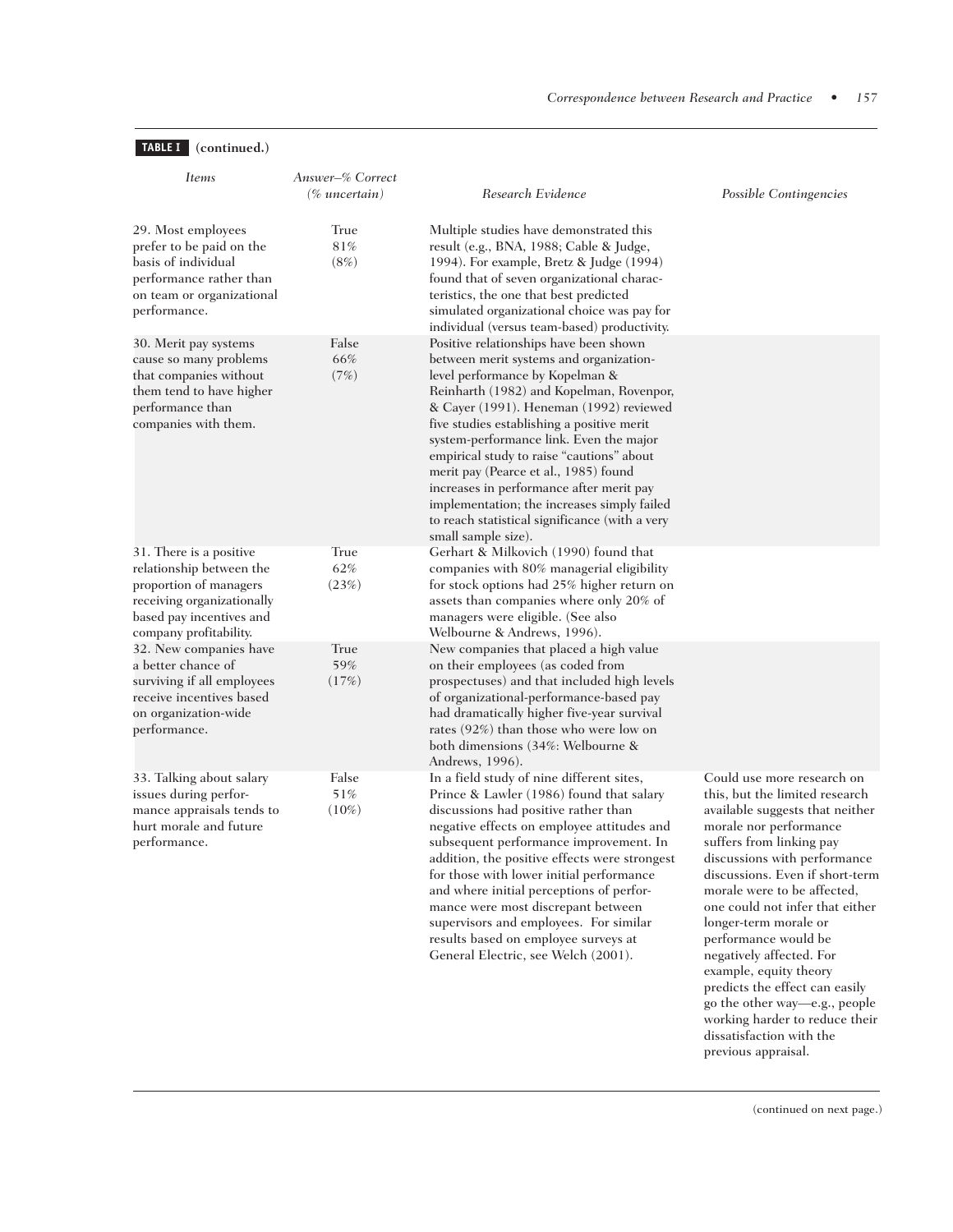| Items                                                                                                                                                              | Answer-% Correct<br>$(\%$ uncertain) | Research Evidence                                                                                                                                                                                                                                                                                                                                                                                                                                                                                                                                                                                                                                                                                                  | Possible Contingencies |
|--------------------------------------------------------------------------------------------------------------------------------------------------------------------|--------------------------------------|--------------------------------------------------------------------------------------------------------------------------------------------------------------------------------------------------------------------------------------------------------------------------------------------------------------------------------------------------------------------------------------------------------------------------------------------------------------------------------------------------------------------------------------------------------------------------------------------------------------------------------------------------------------------------------------------------------------------|------------------------|
| 34. Most employees<br>prefer variable pay<br>systems (e.g., incentive<br>schemes, gain sharing,<br>stock options) to fixed<br>pay systems.                         | False<br>40%<br>(12%)                | A national survey showed that 63% of<br>workers surveyed prefer straight salary,<br>followed by individual incentives (22%) and<br>company-wide incentives (12%; BNA,<br>1988). Cable & Judge (1994) found a<br>similar preference for fixed pay among job-<br>seeking college students. Also, theories of<br>risk and agency theory have as a core<br>assumption that employees require a<br>compensating risk differential in order to<br>make variable pay acceptable to them (e.g.,<br>Jensen & Meckling, 1976).                                                                                                                                                                                               |                        |
| 35. Surveys that directly<br>ask employees how<br>important pay is to them<br>are likely to overesti-<br>mate pay's true impor-<br>tance in actual deci-<br>sions. | False<br>35%<br>$(10\%)$             | Probably due to social desirability and/or<br>lack of self-insight, people tend to say pay<br>is less important to them than the weights<br>they actually place on pay in making choice<br>decisions (Feldman & Arnold, 1978; Rynes<br>et al., 1983). People also think that others<br>who are "just like them" place a higher<br>importance on pay than they themselves do<br>(Jurgensen, 1978)—further evidence of<br>possible lack of self-insight about motiva-<br>tions. These results are also consistent with<br>broader findings from the decision sciences<br>that people tend to underestimate the<br>importance of the most important factors<br>in their decisions (Slovic & Lichtenstein,<br>$1971$ . |                        |

*Note*: Full citations for sources not listed in the references section of this article can be found in the Appendix, where they are listed by item number.

column suggests limitations of the current research in some areas, as well as possible contingency variables that might be revealed in future research.

With respect to items in the *Management Practices* domain, a clear majority of practitioners tended to agree with research findings that leadership abilities can be improved through training (96%); that having an outgoing personality is not the most important characteristic of a leader (82%, although it certainly helps; see Judge, Bono, Ilies, & Werner, in press), and that performance is generally higher when people are given specific, difficult goals rather than told merely to do their best (82%). Another group of items garnered only slim majority support: the organizational

benefits of having a leadership vision (62%), the benefits of very low professional turnover (62%), and the general superiority of targeted rather than attrition-based downsizing (54%).

Interestingly, only 50% of respondents agreed with Ulrich, Brockbank, Yeung, and Lake's (1995) finding that the most important competency for HR managers (in terms of supervisory and peer evaluations) is the ability to manage change. This would seem to be a particularly important finding, in that it suggests that modern HR managers need to know far more than the "traditional" HR knowledge covered in HR textbooks and certification exams. Rather, they also need both cognitive and practical knowledge regarding how to get things done in complex social systems. Finally,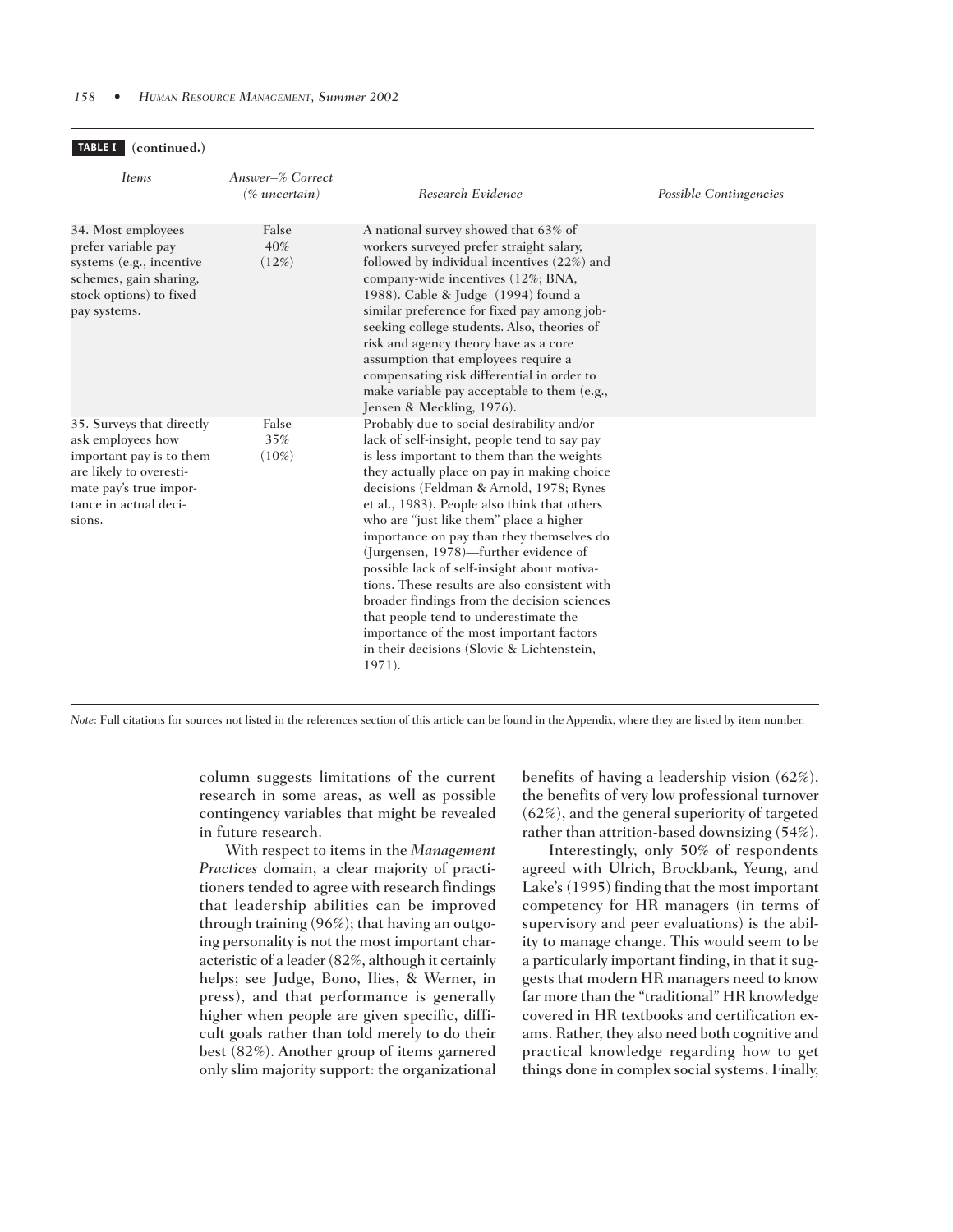only 18% believed that goal setting was more effective than employee participation for improving organizational performance, although this finding has been supported in multiple studies over the past twenty years.

With respect to items falling under the domain of *General Employment Practices*, there was very high agreement with three of the items. Specifically, most respondents (94%) agreed that managers do not give overly stringent performance appraisals, that poor performers are generally less realistic about their performance than higher performers (88%), and that multifunctional teams tend to reach better solutions to complex problems than single-function teams (88%). However, there was considerably less awareness that drug testing has been empirically shown to differentiate applicants in terms of post-hire performance (57%), and that most people overestimate how well they perform on the job (54%).

Finally, respondents were much more optimistic about the possibility of eliminating errors from the performance appraisal process than research findings warrant. Specifically, only 25% disagreed with the questionnaire item, "Most errors in performance appraisals can be eliminated by providing training that describes the kinds of errors managers tend to make and suggesting ways to avoid them." In reality, however, a long line of research shows that attaining accuracy in performance appraisals is extremely difficult, and cannot be achieved by these simple training methods (Latham & Latham, 2000; Latham & Wexley, 1980). Moreover, many managers are fully aware that they are committing certain kinds of errors (especially leniency), but they do so anyway for social, political, or motivational reasons (Longenecker, Gioia, & Sims, 1987).

With respect to *Training and Employee Development,* nearly all respondents (96%) recognized that pure lecturing is generally not the best way to deliver training. In addition, 68% accurately believed that older adults do not learn more from training than younger adults, while 60% realized that how much is learned during training is not the most important determinant of how much training is actually used on the job. Finally, 59% (accurately) disagreed with the statement that

training for simple skills is more effective when presented in a single concentrated session.

On the other hand, in the *Staffing* area, practitioner beliefs were notably inconsistent with research findings. In fact, on only one item was there substantial agreement between research findings and practitioner beliefs. Specifically, 70% (accurately) disagreed that the most valid employment interviews are designed around each candidate's unique background. Rather, considerable evidence suggests that the most valid interviews are *not* unique, but rather structured to be the same across all candidates.

On all other selection-related items, fewer than 50% of respondents agreed with prevailing research findings. One particularly notable difference between practitioners' beliefs and research findings concerned the perceived usefulness of intelligence (or general mental ability, GMA) as a predictor of performance. Generally speaking, research findings suggest that GMA is a much better predictor of subsequent job performance than most practitioners believe. In the words of Schmidt and Hunter (1998):

Research evidence for the validity of GMA measures for predicting job performance is stronger than that for any other method…literally thousands of studies have been conducted over the last nine decades….Because of its special status, GMA can be considered the primary personnel measure for hiring decisions, and one can consider the remaining personnel measures as supplements to GMA. (pp. 264, 266)

In contrast to this strong research-based endorsement of GMA as a selection device, our respondents revealed considerable skepticism about the value of intelligence via their responses to at least three items. Specifically, 57% falsely believed that companies that screen job applicants for values have higher performance than those that screen for intelligence (and 27% were uncertain), while 72% falsely believed that conscientiousness is a better predictor than intelligence (10% uncertain). In addition, 46% incorrectly believed that intelligence is actually a disadvantage for *One particularly notable difference between practitioners' beliefs and research findings concerned the perceived usefulness of intelligence (or general mental ability, GMA) as a predictor of performance. Generally speaking, research findings suggest that GMA is a much better predictor of subsequent job performance than most practitioners believe.*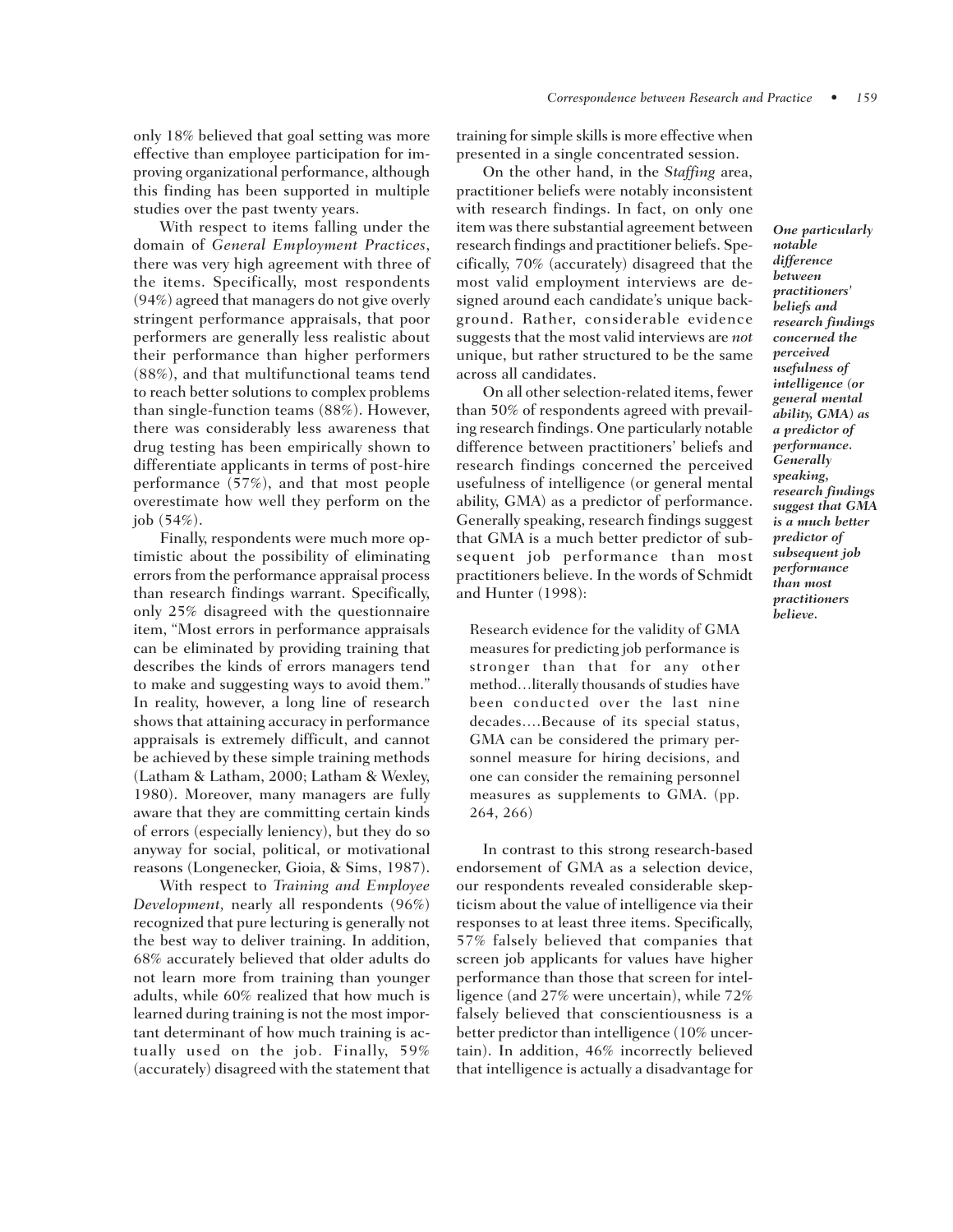performing well at low-skilled work (12% were uncertain).

*Our results also suggest considerable discrepancies between research and practitioner beliefs with respect to both the nature and usefulness of personality traits as a basis for selection.*

Contrary to practitioners' beliefs, research findings suggest that GMA has an average validity coefficient of .51, as compared with .31 for conscientiousness (Schmidt & Hunter, 1998). Similarly, although research connecting applicant or employee values to job performance is far less plentiful than research on conscientiousness, existing evidence suggests that relationships between values and performance are in part determined by fit with other employees, and that they can even be inconsistent in direction (Adkins, Ravlin, & Meglino, 1996; Lauver & Kristof-Brown, in press). Intelligence, on the other hand, has been shown to be a positive predictor of performance at all levels of job skill, although the size of the relationship is smaller for lowerlevel jobs than for jobs of greater complexity (e.g.,  $\rho = .23$  for unskilled;  $\rho = .40$  for semiskilled, and  $\rho = .58$  for managerial and professional jobs; see Schmidt & Hunter, 1998, p. 264).

Our results also suggest considerable discrepancies between research and practitioner beliefs with respect to both the nature and usefulness of personality traits as a basis for selection. These discrepancies are evident in four items. Specifically, only 49% of respondents (correctly) disagreed with the statement that the four dimensions represented by the Myers–Briggs Type Indicator (MBTI) represent the basic dimensions of personality; only 42% correctly disagreed with the statement that there is very little difference among personality inventories with respect to how well they predict job performance; only 32% (correctly) disagreed with the statement that integrity tests are not useful for selection, and only 31% correctly disagreed with the statement that integrity tests result in high degrees of adverse impact against minorities.

In contrast to the typical HR manager's beliefs, research suggests that there are five (rather than four) basic dimensions of personality, and that they are not the ones assessed by the MBTI (see Table I). In addition, different personality measures can be expected to have very different levels of usefulness for predicting performance because different measures contain varying proportions of the five basic dimensions, some of which are much more predictive than others (e.g., Barrick & Mount, 1991). Third, integrity tests exhibit relatively high validity ( $\rho = .41$ ) as selection devices, even if some applicants do tend to distort their responses in a favorable direction.<sup>3</sup> Finally, research based on several very large samples suggests that differences among racial or ethnic groups on integrity tests are "trivial" and, as such, unlikely to lead to adverse impact (Ones & Viswesvaran, 1998).

It should be noted about personality that, in contrast to most other areas of the questionnaire, relatively high proportions of respondents were uncertain about all of the personality items. For example, 23% were uncertain about whether the four dimensions of the MBTI represent the basic dimensions of personality; 30% were uncertain about whether there are sizable differences in the validity of different personality inventories; 34% were uncertain about whether integrity tests have selection validity; and a very considerable 50% were uncertain about whether integrity tests have adverse impact against minorities. To some extent, the large degree of uncertainty regarding personality tests is understandable, given that supportive results have emerged only in the past decade after several decades of discouraging (pre-metaanalytic and pre-Big Five) results. Although evidence concerning the usefulness of several of the Big Five personality traits has begun to be translated to practitioner audiences, most such translations are still quite recent (e.g., Barrick & Mount, 2000; Behling, 1998).

Although discrepancies between research and practitioner beliefs are quite large in selection, they appear to be somewhat smaller with respect to compensation and benefits. In general, respondents tended to agree with research findings: that there is indeed something managers can do to soften the blow of pay cuts (72% agreement); that most people wish to be paid on the basis of individual rather than group or team performance (81% agreement); that merit pay systems are not detrimental to organizational performance (66% agreement); and that having higher proportions of managers on organizationally based pay incentives is associated with higher organizational performance (62% agreement). In addition, a slim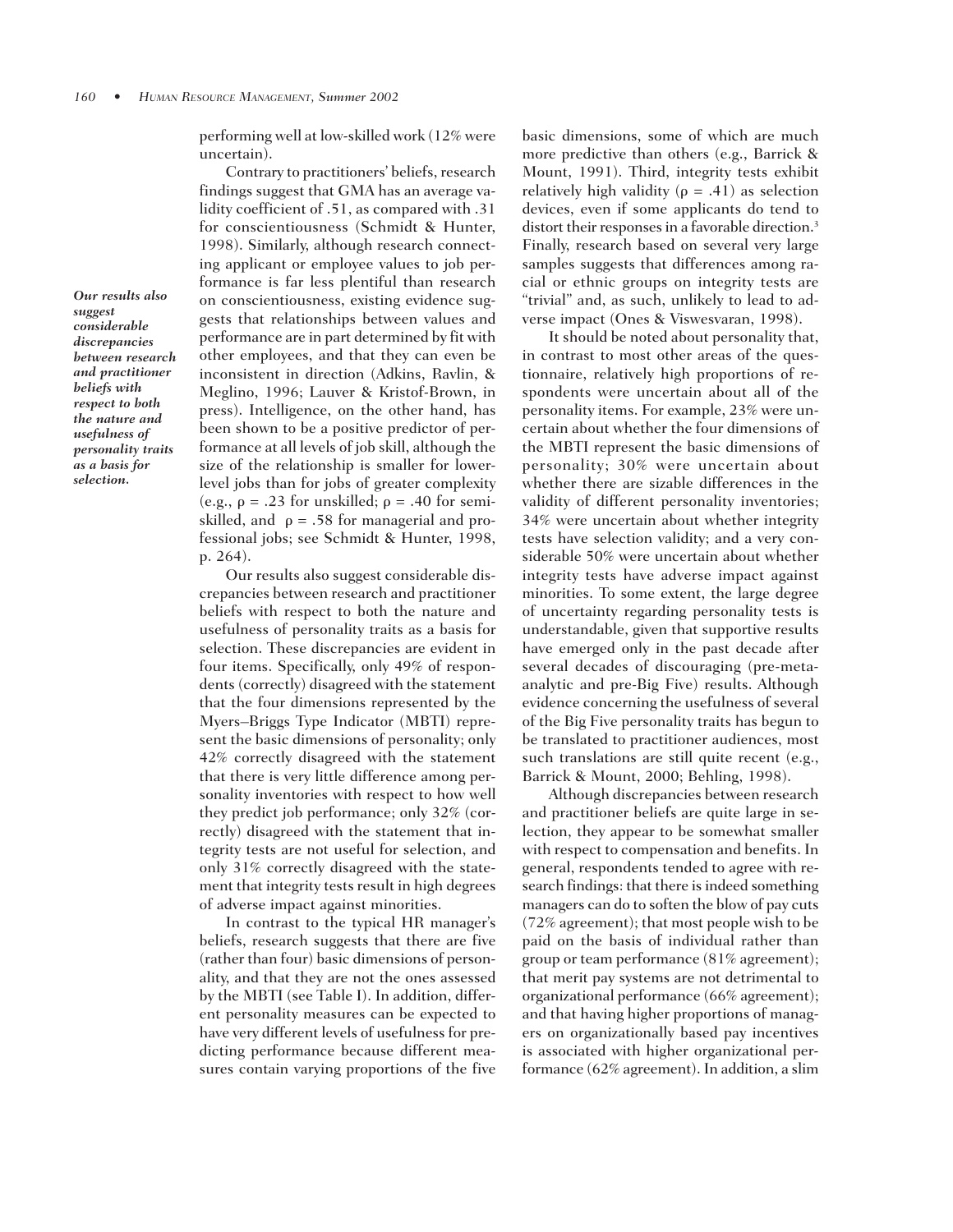majority (59%) agreed that new companies have a better chance of surviving if all employees receive incentives based on organization-wide performance, and that talking about salary issues during performance appraisals does not destroy employee morale and performance (51%).

On the other hand, in contrast with existing research (Cable & Judge, 1994), only 40% of respondents disagreed with the (false) statement that most employees prefer variable pay systems (e.g., incentives, gain sharing, stock options) over fixed pay systems. This result may have been obtained because this survey was conducted just before the stock market crash in the spring of 2000. As such, respondents may have still been reading popular press articles about how top-tier business students were eschewing "corporate" jobs (or even completing their MBAs) in favor of cashing in on the dot.com and IPO bonanzas.

Finally, only 35% agreed with the finding that people are likely to report that pay is less important to them than it really is. This appears to occur for one of two reasons: it is somewhat "socially undesirable" to admit to strong preferences for pay (e.g., Feldman & Arnold, 1978; Rynes, Schwab, & Aldag, 1983), and the more general tendency to underreport the importance of the most significant decision variables, while overreporting

less significant ones (Slovic & Lichtenstein, 1971). Failure to recognize these general biases in employees' response patterns might well cause employers to underestimate the extent to which they need to attend to compensation issues.

## **Where HR Professionals Get Their Information**

In addition to asking about respondents' beliefs, we also inquired as to where respondents get their information, as well as their attitudes toward different informational sources. Table II shows the extent to which our respondents read various types of periodicals that might yield information about the effectiveness of HR practices.

As the table indicates, the only periodical that respondents read more than "sometimes" is *HR Magazine,* which the typical respondent "usually" reads. Three periodicals were also read somewhere between "rarely" and "sometimes": *The Wall Street Journal, HR Focus,* and *HR Executive.* Consistent with other research (e.g., Offermann & Spiros, 2001), very few respondents (fewer than 1%) reported that they "usually" read the three most researchoriented journals on the list—*Journal of Applied Psychology, Personnel Psychology,* and *Academy of Management Journal*.

| TABLE II<br><b>Frequency with Which Periodicals Are Read</b> |                |                           |
|--------------------------------------------------------------|----------------|---------------------------|
| Periodical                                                   | Mean<br>Rating | <b>Standard Deviation</b> |
| Human Resource Magazine                                      | 4.28           | .86                       |
| Wall Street Journal                                          | 2.72           | 1.19                      |
| <b>HR</b> Focus                                              | 2.69           | 1.38                      |
| Human Resource Executive                                     | 2.62           | 1.48                      |
| Human Resource Management Journal                            | 2.23           | 1.34                      |
| Workforce                                                    | 2.00           | 1.31                      |
| <b>Business Week</b>                                         | 1.94           | 1.00                      |
| Fortune                                                      | 1.92           | 1.00                      |
| Forbes                                                       | 1.77           | .93                       |
| Harvard Business Review                                      | 1.77           | 1.02                      |
| Human Resource Planning Journal                              | 1.51           | .93                       |
| Inc.                                                         | 1.49           | .80                       |
| <b>Fast Company</b>                                          | 1.46           | .95                       |
| Personnel Psychology                                         | 1.22           | .60                       |
| Journal of Applied Psychology                                | 1.19           | .55                       |
| <b>Academy of Management Executive</b>                       | 1.11           | .42                       |
| Academy of Management Journal                                | 1.11           | .39                       |

*Note*.  $1-5$  scale, where  $1 = \text{``never''}$   $2 = \text{``rarely''}$   $3 = \text{``sometimes''}$   $4 = \text{``usually''}$  and  $5 = \text{``always''}$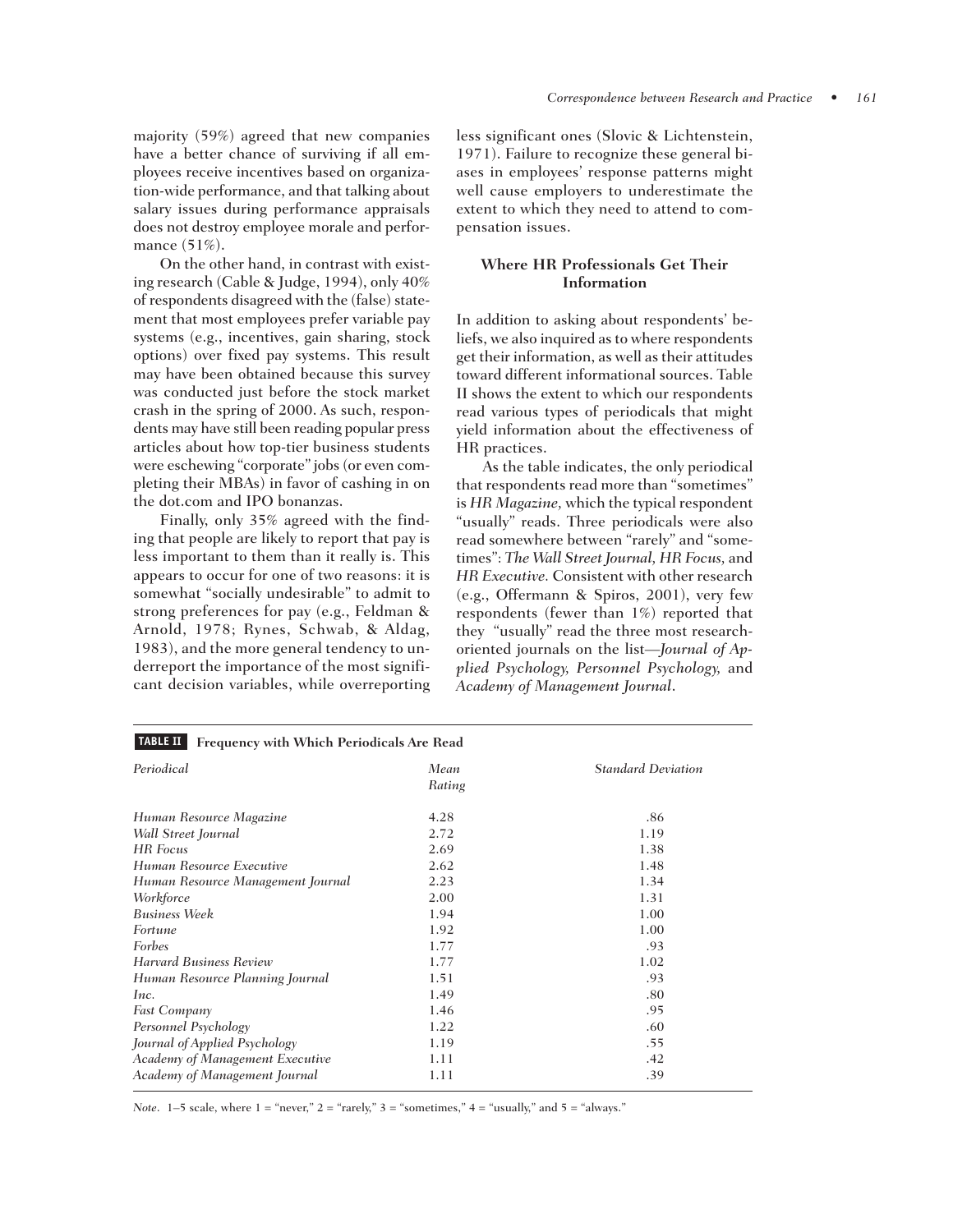#### **TABLE III Sources of Help for Solving HR Problems**

|                                           | Mean   | Standard  |
|-------------------------------------------|--------|-----------|
| Resource                                  | Rating | Deviation |
| Other HR professionals in my organization | 3.15   | 1.38      |
| <b>SHRM</b> Web site                      | 2.98   | 1.04      |
| Other Web sites                           | 2.74   | 1.10      |
| HR research literature                    | 2.62   | 1.10      |
| HR professionals in other organizations   | 2.48   | .92       |
| Consultants                               | 1.98   | .89       |
| Academics                                 | 1.42   | .73       |

*Note*. 1–5 scale, where 1 = "rarely or never," 2 = "a few times per year," 3 = "about once a month," 4 = "several times per month," and 5 = "almost daily."

Table III provides additional information about how practitioners seek or receive information about HR issues. This table shows that the most common sources to which practitioners turn when faced with HR problems are other HR professionals in the same organization, the SHRM Web site, and other Internet sites. Interestingly, despite the very low rates of academic journal reading reported in Table II, practitioners still report going to the research literature more often than to consultants, academics, or HR professionals in other organizations. Although we cannot be sure of the reason for this apparent inconsistency, one possibility is that social desirability considerations cause people to inflate their answers to general questions about how much they read the research literature, as opposed to more specific questions about how often they read particular journals. Another possibility is that practitioners include a wider range of sources

under the category of "research literature" than we did in our survey.

Finally, Table IV shows respondents' attitudes toward academics and academic research. This table suggests that practitioners are close to neutral on questions about the usefulness or applicability of research findings, but that they nevertheless wish they had more time to read about them (3.9 on a five-point scale). This was particularly true of those with less experience in HR; there was a negative correlation of  $-.21$  ( $p < .001$ ) between experience and desire to learn about academic research.

## **What Characteristics Are Associated with Research Knowledge?**

As indicated earlier, there was very high variability in the extent to which respondents' beliefs were consistent with research findings.

| <b>TABLE IV</b> Practitioner Attitudes toward Academics and HR Research          |             |                           |  |  |  |  |
|----------------------------------------------------------------------------------|-------------|---------------------------|--|--|--|--|
| Attitude                                                                         | Mean Rating | <b>Standard Deviation</b> |  |  |  |  |
| I wish I had more time to read about<br>academic HR research findings.           | 3.91        | 1.03                      |  |  |  |  |
| Most research findings make sense in<br>theory, but don't work well in practice. | 3.04        | .84                       |  |  |  |  |
| I would like to spend more time<br>talking with academics about HR<br>problems   | 2.86        | 1.09                      |  |  |  |  |
| I generally don't find academic HR<br>research to be very useful.                | 2.78        | .91                       |  |  |  |  |
| I often wish I could call an academic<br>to help me solve HR problems            | 2.65        | 1.07                      |  |  |  |  |

*Note*. 1–5 scale, where 1 = "rarely or never," 2 = "a few times a year," 3 = "about once a month," 4 = "several times per month," and 5 = "almost daily."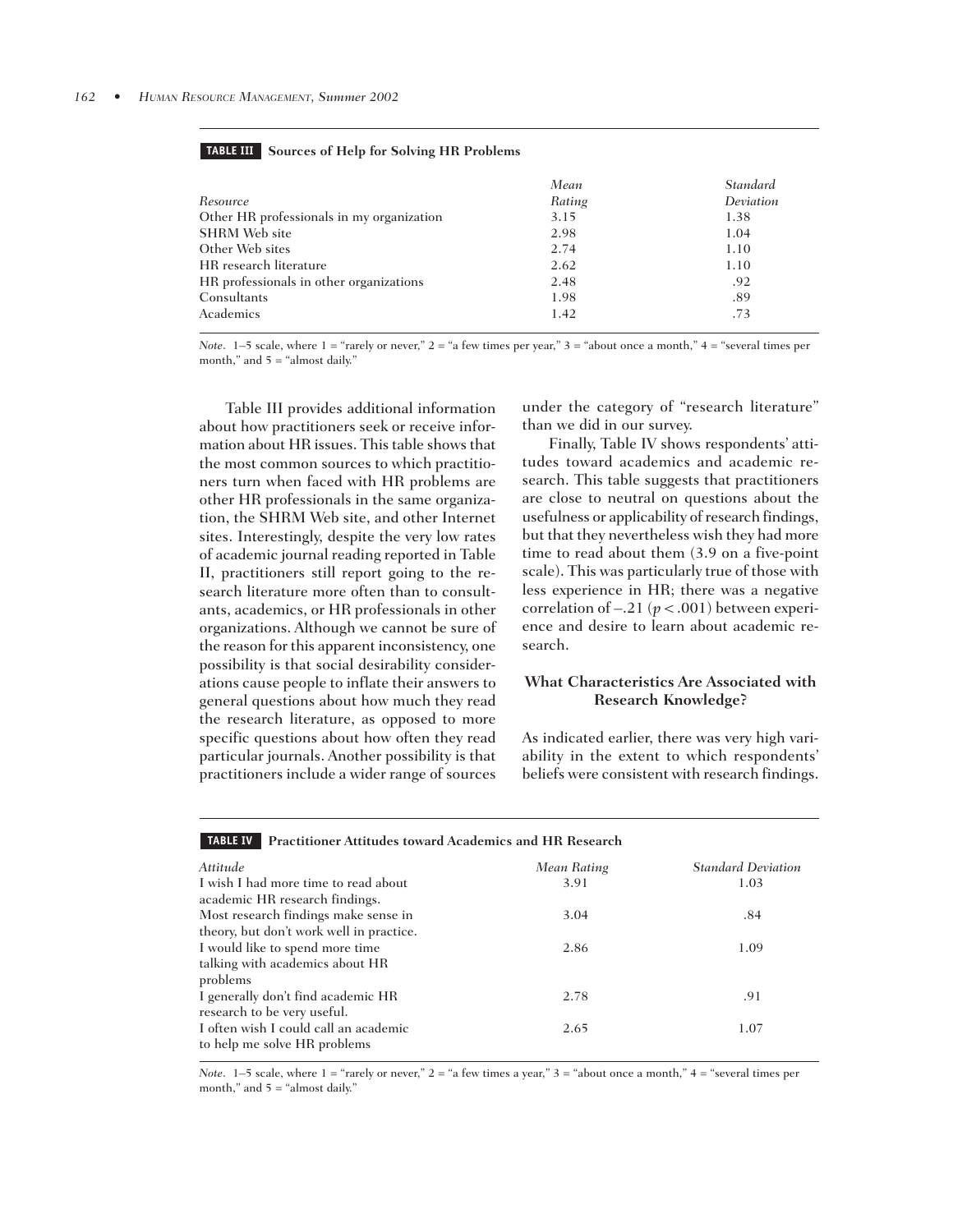This raises the question of whether differences in research knowledge are reliably associated with differences in individual characteristics (e.g., education) or informationseeking strategies (e.g., academic reading).

To assess this question, we constructed a correlation matrix of major demographic characteristics, information-seeking strategies, and number of correct responses (Table V). As Table V indicates, two individual difference characteristics—job level (*r* = .14,  $p < .01$ ) and SPHR certification ( $r = .10$ ,  $p < .01$ )—were associated with higher levels of agreement with research findings. Two information-seeking strategies were also significantly correlated with research knowledge: academic reading  $(r = .08, p < .05)^4$ and use of consultants to seek information  $(r=.09, p < .05).$ 

Finally, we conducted a regression analysis of all the independent variables from Table V to determine the extent to which bivariate results held up after controlling for the effects of all other variables. This analysis showed that three of the variables remained significant in this multivariate analysis: job level (*b* = .50, *t* = 3.14, *p* < .01), SPHR certification ( $b = .81$ ;  $t = 2.56$ ,  $p = .01$ ), and academic reading  $(b = .60, t = 1.94, p = .05)$ . However, the overall predictability of the model was quite modest  $(R = .20)$ .

#### **Discussion**

In a book called *The Knowing-Doing Gap,* two prominent academics recently argued that the major differences in organizational competitiveness were no longer created by differences in knowledge, but rather by differences in the ability to implement what is known (Pfeffer & Sutton, 2000). Their basic assertion is that information dissemination has become so efficient that everyone is likely to know about best practices; thus, best practices are no longer likely to be sources of competitive advantage:

We now live in a world where knowledge transfer and information exchange are tremendously efficient, and where there are numerous organizations in the business of collecting and transferring best practices. So, there are fewer and smaller differences in what firms know than in their ability to act on that knowledge. (p. 243)

| <b>TABLE V</b><br><b>Correlations among Major Study Variables</b> |       |                  |                     |                |                   |                |                 |          |               |                       |              |                   |               |          |        |             |
|-------------------------------------------------------------------|-------|------------------|---------------------|----------------|-------------------|----------------|-----------------|----------|---------------|-----------------------|--------------|-------------------|---------------|----------|--------|-------------|
| Variable                                                          | M     | SD.              | ŧ                   | $\overline{2}$ | 3                 | $\overline{4}$ | $\overline{2}$  | 6        | 7             | 8                     | 9            | $10^{\circ}$      | $\frac{1}{2}$ | 12       | 13     | $ 4\rangle$ |
| 1. Job level                                                      | 2.56  | .86              |                     |                |                   |                |                 |          |               |                       |              |                   |               |          |        |             |
| 2. Tenure                                                         | 13.89 | 7.84             | $.27***$            |                |                   |                |                 |          |               |                       |              |                   |               |          |        |             |
| 3. Education                                                      | 2.37  | .64              | $.17***$            | $.07*$         |                   |                |                 |          |               |                       |              |                   |               |          |        |             |
| 4. HR major                                                       | .53   | .50 <sub>1</sub> | $-.02$              |                | $.07^*$ $.24***$  |                |                 |          |               |                       |              |                   |               |          |        |             |
| 5. PHR Cert.                                                      | .22   | .42              | $-15*** -16*** -05$ |                |                   | $-.01$         |                 |          |               |                       |              |                   |               |          |        |             |
| 6. SPHR Cert.                                                     | .23   | .42              | $.11***$            |                | $.18***$ $.12***$ |                | $.14***-.20***$ |          |               |                       |              |                   |               |          |        |             |
| 7. Business reading                                               | 1.86  | .64              | $.20***$            |                | $.19***$ $.18***$ | $-.01$         | $-13**-01$      |          | (.71)         |                       |              |                   |               |          |        |             |
| 8. HR reading                                                     | 2.54  | .76              | $.07*$              | $.08*$         | .02               | .02            | .05             | .03      | $.32**$ (.68) |                       |              |                   |               |          |        |             |
| 9. Academic reading                                               | 1.17  | .45              | .01                 | .02            | $.12***$          | $.08*$         | .03             | .01      | $.29***$      | $.32**$ (.79)         |              |                   |               |          |        |             |
| 10. Websites                                                      | 2.87  | .95              | $-.06$              | $-13** -03$    |                   | .02            | .08 $*$         | .02      | $.09*$        | $.24***$              | $.09*$ (.73) |                   |               |          |        |             |
| 11. HR professionals                                              | 2.52  | .92              | $-.02$              | .03            | $.11***$          | $.08**$        | $-.01$          | $.08***$ | $.10**$       | $.17*$                | .05          | $.23*$            |               |          |        |             |
| 12. Academics                                                     | 1.43  | .72              | $-.06$              | $-.06$         | $-.02$            | .03            | .06             | $-.02$   | $.20**$       | $.26***$              |              | $.23***$ $.20***$ | $24***$       |          |        |             |
| 13. Consultants                                                   | 1.99  | .89              | $.14***$            | $.09*$         | $.07*$            | $-.04$         | $-.06$          | .02      | $.15***$      | $\cdot$ . If $^{3.3}$ | .04          | $.09*$            | $.21***$      | $.16***$ |        |             |
| 14. Knowledge                                                     | 20.21 | 3.66             | $.14***$            | .04            | .06               | $-.02$         | $-.04$          | $.10**$  | .06           | .05                   | $.08*$       | .03               | $-.01$        | .02      | $.09*$ | (.70)       |

*Notes*:  $N = 827$ .  $* p < .05$  (two-tailed test).  $* * p < .01$  (two-tailed test). Job level is coded  $1 =$  Other,  $2 =$  HR Manager,  $3 =$ Director, 4 = VP; Tenure = number of years in HR; Education is coded 1 = H.S., 2 = Bachelors, 3 = Masters, 4 = Ph.D.; HR major = 1, else = 0; PHR certification = 1, else = 0; SHPR certification = 1, else = 0. Knowledge = # correct of 35 possible. All other variables on 5-point scales. Reliability for Knowledge is test-retest; other reliabilities are coefficient alphas.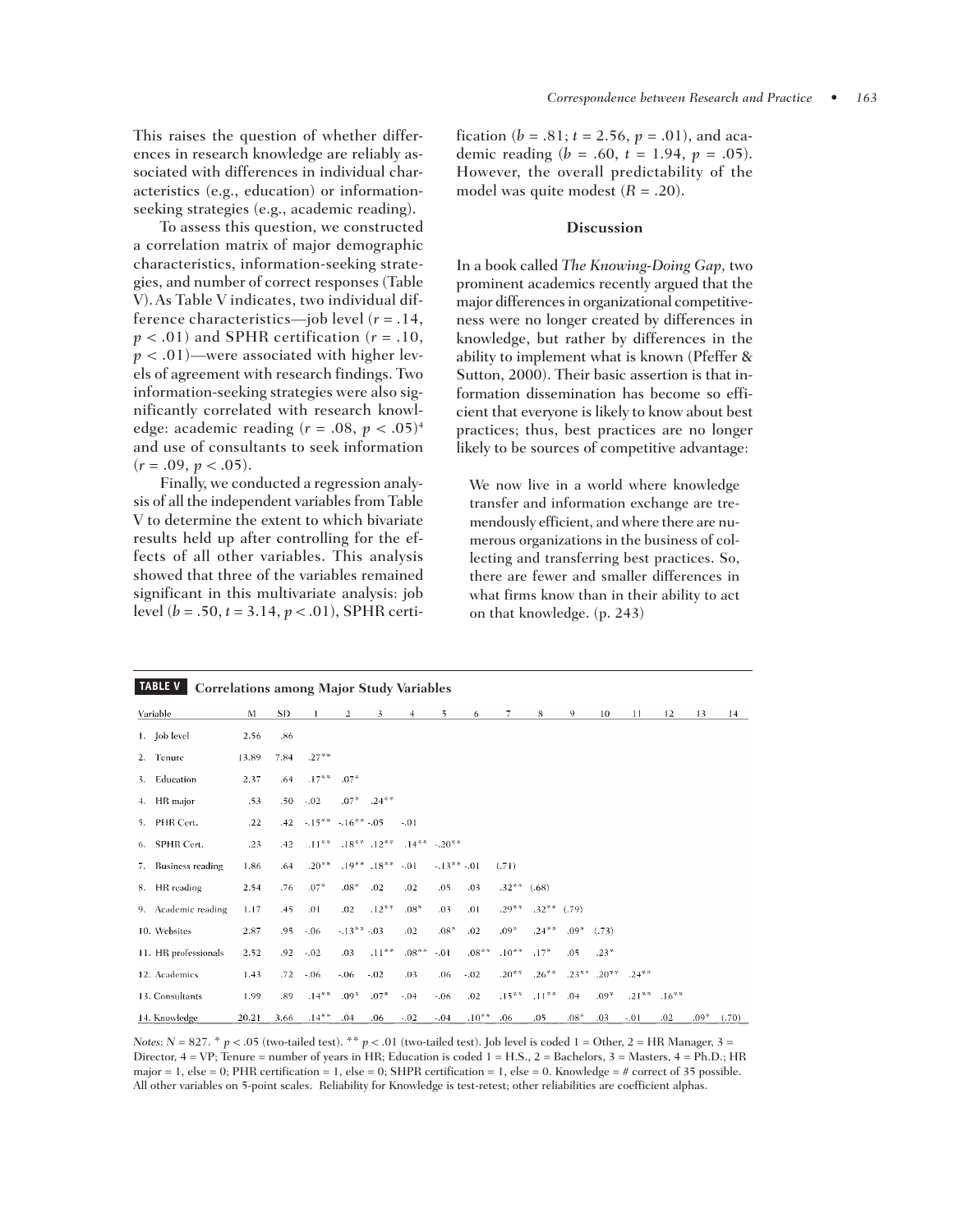*… our results suggest that there are in fact very large differences across companies in what their HR leaders know about best practices in HR and, furthermore, that the average level of knowledge does not appear to be very impressive.*

In clear contrast to this assertion, our results suggest that there are in fact very large differences across companies in what their HR leaders know about best practices in HR and, furthermore, that the average level of knowledge does not appear to be very impressive. Moreover, it is quite likely that our results represent a "best case" scenario, given that we sampled the highest-level HR practitioners and that those who knew even less were probably disproportionately likely to be nonrespondents. In addition, the weakest knowledge areas were not limited to obscure, unimportant, or little-researched issues. Rather, the biggest gaps between research findings and practitioner beliefs concern some of the most central issues in HR: first, how to choose the best employees and, second, how to effectively motivate them through appropriate goal-setting and effective performance management.

Research at multiple levels of analysis increasingly suggests that differences in knowledge and/or application of these practices can have large impacts on a firm's bottom line (e.g., Huselid, 1995). Moreover, results from Ulrich et al.'s (1995) study of how HR practitioners are evaluated by others suggests that lack of HR knowledge can also be a serious detriment to the career reputations of individual HR practitioners. Given the apparent importance of knowledge to both individual and organizational outcomes, a central issue for future researchers, practitioners, and professional organizations such as SHRM concerns how to disseminate research findings more accurately and effectively.

A second finding from our research is that practitioners' beliefs diverge from research findings much more widely in some content areas than in others. Clearly, the area in which the largest gaps were uncovered in this study was selection. Specifically, five of the largest discrepancies involved selection-related issues: the relative validity of selecting for intelligence versus values (only 16% agreement), the relative validity of intelligence versus conscientiousness as predictors of performance (18% agreement), the validity of integrity tests (31%), the absence of adverse impact for integrity tests (32%), and the usefulness of intelligence for performing even

low-skilled jobs (42%). Even more specifically, three of the most problematic items revealed lack of awareness of the usefulness of intelligence as a predictor of performance in almost every type of job.

Despite the extensive research base underlying these selection findings, our results suggest that HR managers are generally unaware of this entire body of literature. A number of factors may account for this. First, selection research is more technical than research in many other areas of HR, frequently involving such complex procedures as metaanalysis, corrections for measurement error, and utility analysis. Thus, unless this research is translated for nonacademic audiences, it has little chance of being read and understood by most practicing managers.

Second, the frame of reference with respect to selection appears to be different for academics than it is for practitioners. For example, selection researchers focus on gathering knowledge about rather abstract characteristics of *people* (such as "intelligence" or "conscientiousness"), whereas most recruitment and selection activities are designed around the *job.* Thus, for example, interviewers are trained to develop questions that focus on applicants' abilities to perform specific job tasks or to handle particular job-related situations, rather than to attempt to infer someone's personality or intelligence from interview responses. The practice of structuring job descriptions and interview questions around job analysis is consistent with earlier recommendations (following passage of Title VII of the Civil Rights Act) designed to improve selection validity and to reduce the likelihood of unintentional bias or discrimination. In fact, these recommendations (to standardize interview content around job-related questions) have been notably successful in improving the validity of the employment interview (McDaniel et al., 1994; Schmidt & Hunter, 1998). However, they may not be very helpful in revealing the linkages between the interview behaviors exhibited by applicants and the underlying traits (such as intelligence or conscientiousness) that cause some applicants to produce more effective answers than others.

A third reason for the failure of selection research to take root in practice probably resides in the negative coverage that intelligence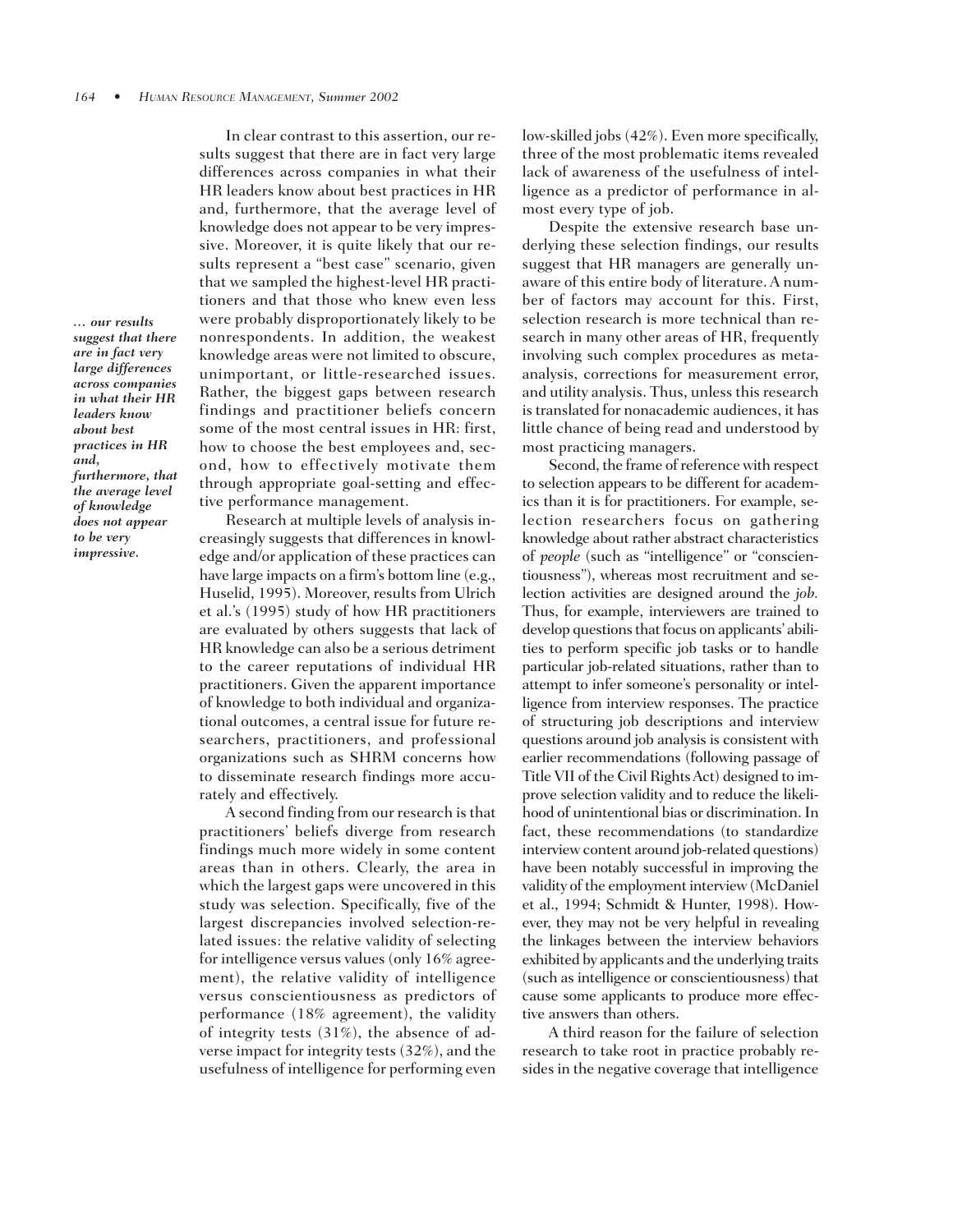and ability testing continue to receive in the popular press (e.g., Goleman, 1998). Despite overwhelming evidence of the usefulness of ability tests for predicting performance (see Hunter, 1986), the persistence of negative press coverage has almost certainly convinced some practitioners that intelligence is an overrated construct, and/or that it cannot be usefully assessed via paper-and-pencil tests. Furthermore, the fact that ability tests produce adverse impact against certain groups has brought testing squarely into the political arena, where facts are often selectively chosen or distorted to support desired ends. In turn, political and legal uncertainties about testing may have caused some practitioners to lose interest in research about intelligence, feeling that attempts to assess it are too risky.<sup>5</sup>

Whatever the reasons, lack of awareness of broad selection principles can be very costly to organizations, since the characteristics of selected employees place inevitable limits on the extent to which other management practices (such as training and performance management) will be effective. Based on a meta-analysis of twenty-five years' worth of data, researchers at Gallup came to the same conclusion: "People don't change that much….great managers know there is a limit to how much remolding they can do to someone" (Buckingham & Coffman, 1999, pp. 56– 57). Because of this, it is crucial to know how to select the right people in the first place. As further evidence of this proposition, Terpstra and Rozell (1993) showed that the use of research-validated staffing practices (such as use of general mental ability tests, structured interviews, and weighted application blanks) was significantly associated with both annual profit  $(r = .20)$  and profit growth  $(r = .14)$  across industries, with relationships being particularly strong in the service and financial sectors.

A third contribution of our research was to uncover some clues about the characteristics of HR managers that seem to be associated with higher knowledge. First, managers at higher job levels appear to have somewhat better knowledge of HR practices. For example, respondents at the highest job level (HR vice president) scored 20.86 on average, as opposed to 18.66 for those at the lowest

level (raw difference = 2.20;  $d = .60, p < .01$ ). Similarly, those who had received SPHR certification scored 20.84 versus 19.99 for those with no certification or only PHR certification (raw difference =  $.85$ ;  $d = .23$ ,  $p < .01$ ).

Finally, our findings suggest that knowledge of research findings could be improved if practitioners were to read academic journals. For example, we found that practitioners who "usually" read HR research journals scored an average of 3.15 points higher than all other respondents—a 15% advantage  $(d = .86; p < .05)$ . However, our results also revealed a fatal flaw with this potential "solution": the vast majority of practitioners simply do not read the academic literature. In our study, only *six* of our 959 respondents (fewer than 1%) typically read these sources. In stark contrast, fully 75% of respondents reported that they *never* read any of the three top academic journals. The message seems clear: alternative means of dissemination must be found if practitioners are to acquire greater research knowledge.

#### **Looking to the Future**

Because practitioners do not read academic journals, the most promising solution is to put more research content into practitioner journals and other formats commonly used by HR practitioners (e.g., the SHRM Web site). At present, nearly all the content in practitioner journals is provided by consultants and practicing HR professionals. Although these can be useful sources of information, it is important to have researcher input as well, since (as we have seen) research findings can sometimes vary considerably from practitioner beliefs and consultant recommendations.

As an illustration of these points, we offer an example taken from the most widely read practitioner journal, *HR Magazine*, discussing the most commonly misunderstood HR research area (selection). In 1999, the *Magazine* published an article entitled "Reading Employees," a pro-and-con discussion of handwriting analysis (graphology) as a selection tool (Leonard, 1999). The article began by stating that a growing number of U.S. companies are using graphology to screen and place job applicants. It then quoted the president of a

*… lack of awareness of broad selection principles can be very costly to organizations, since the characteristics of selected employees place inevitable limits on the extent to which other management practices (such as training and performance management) will be effective.*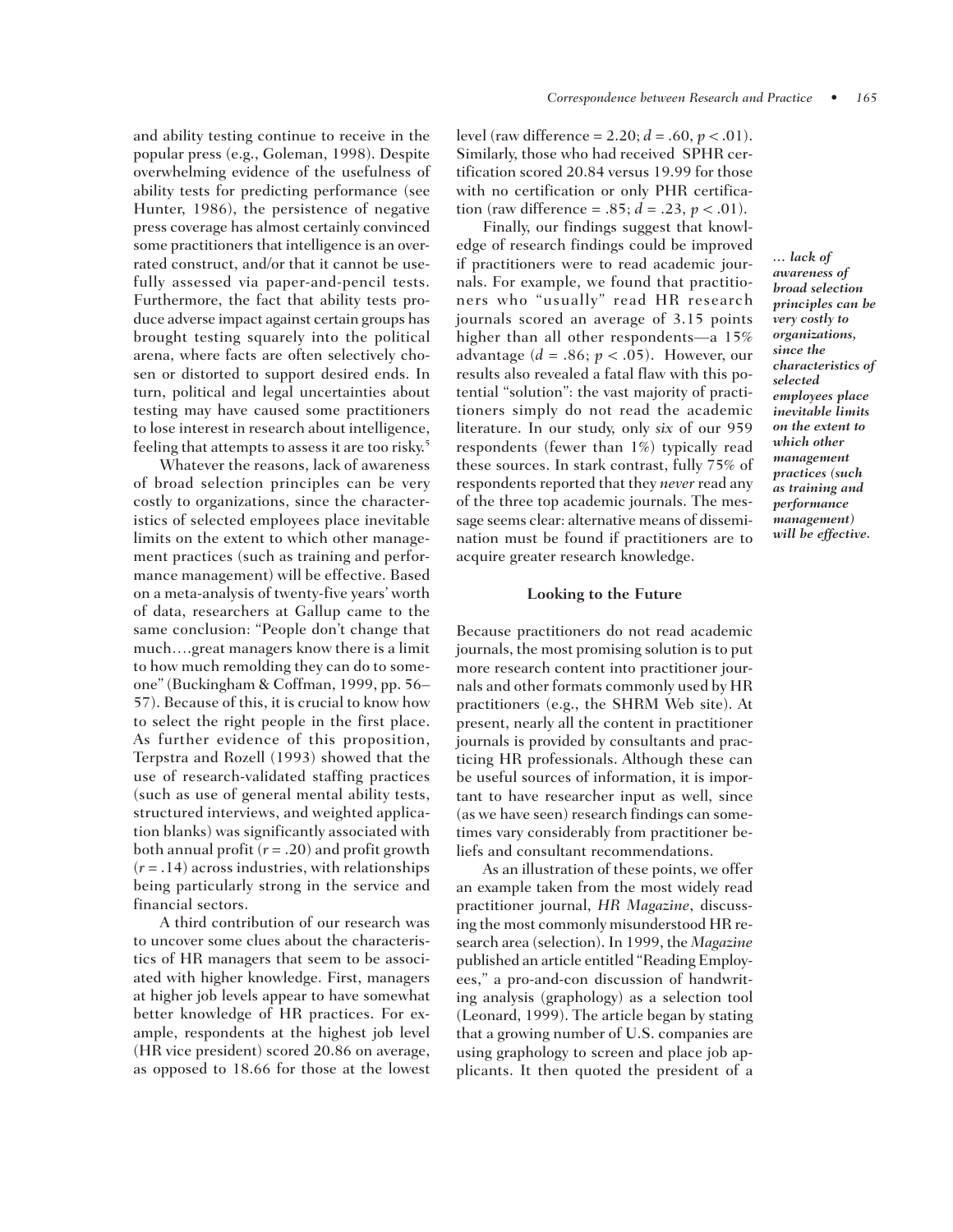*Although practitioner journals currently do not offer much in the way of research findings, we believe that now may be a particularly good time to increase research coverage.*

handwriting consulting firm who said, "I definitely believe that this will be the career guidance tool of the future. With handwriting analysis, you get right to the truth about a person. It can reveal weaknesses as well as strengths and hidden talents." It also quoted a Senior VP of HR who said that her company "lives and dies by handwriting analysis." Although the article does contain warnings from two lawyers about possible legal problems with handwriting analysis due to weak validity evidence, these warnings are subsequently countered by a graphologist who says, "The data clearly support the claims that graphology works and can be an accurate assessment tool." Finally, the article concluded with a quote by another VP with SPHR status: "We've used it for nine years and haven't had one complaint. You can be overly cautious and choose not to do anything, but then you end up being just too afraid to move. I feel that when you have an excellent and accurate assessment tool at your disposal, then you should use it."

In other words, although the article raises some possible cautions about handwriting analysis (particularly with respect to its legal status), both the introduction and conclusion to the article are very positive about graphology. However, not a single academic researcher was consulted for the article; a notable exclusion, since the presence of a credible academic opinion would likely have produced an altogether different conclusion. This is because cumulative research on "content-free" handwriting analysis (i.e., analysis of handwriting only, as opposed to handwriting-plus-content analysis of essays assessing personality or work-related characteristics) has shown that graphology has absolutely no validity as a selection tool. According to Schmidt and Hunter's (1998) summary of previous graphology research,

 Whatever limited information about personality or job performance there is in the handwriting samples comes from the *content* and not the characteristics of the handwriting…actually, most of the variation in handwriting is due to differences among individuals in fine motor coordination of the finger muscles. And these differences in fin-

ger muscles and their coordination are probably due mostly to random genetic variations among individuals…which do not appear to be linked to personality. (p. 270)

Thus, a simple phone call to Frank Schmidt or Jack Hunter would likely have shifted the theme of the article from a "procon" debate to a "beware of this invalid practice" theme. Moreover, the article would then have had little reason to debate legality, since the absence of validity is a much more fundamental reason for not spending money on a potential selection practice than is uncertain legality.

Although practitioner journals currently do not offer much in the way of research findings, we believe that now may be a particularly good time to increase research coverage. First, our results suggest that most practitioners, particularly the less experienced ones, would like to know more about research findings (Table IV). Second, two relatively recent patterns have emerged in HR research that we believe have increased the potential usefulness of research findings to practitioners.

One of these developments concerns the increased use of meta-analysis to summarize findings from multiple studies of the same issue. By empirically combining data from multiple studies and giving greater weight to those studies with larger samples, researchers are now able to provide much more reliable estimates of effect sizes and to give an indication of the extent to which findings appear to be universal, as opposed to dependent on particular circumstances. By using meta-analysis, researchers have been able to obtain much more reliable estimates of important relationships such as the ones between personality and job performance (Barrick & Mount, 1991; Ones, Viswesvaran, & Schmidt, 1993) or between employee satisfaction and job performance (Judge, Thoresen, Bono, & Patton, 2001). These are truly "big questions" with clear implications for practitioners.

The other positive development is the extent to which HR researchers have shifted from a nearly exclusive concern with individual behavior to a broader concern with *organizational* activities and outcomes. For example, the past decade has seen the emergence of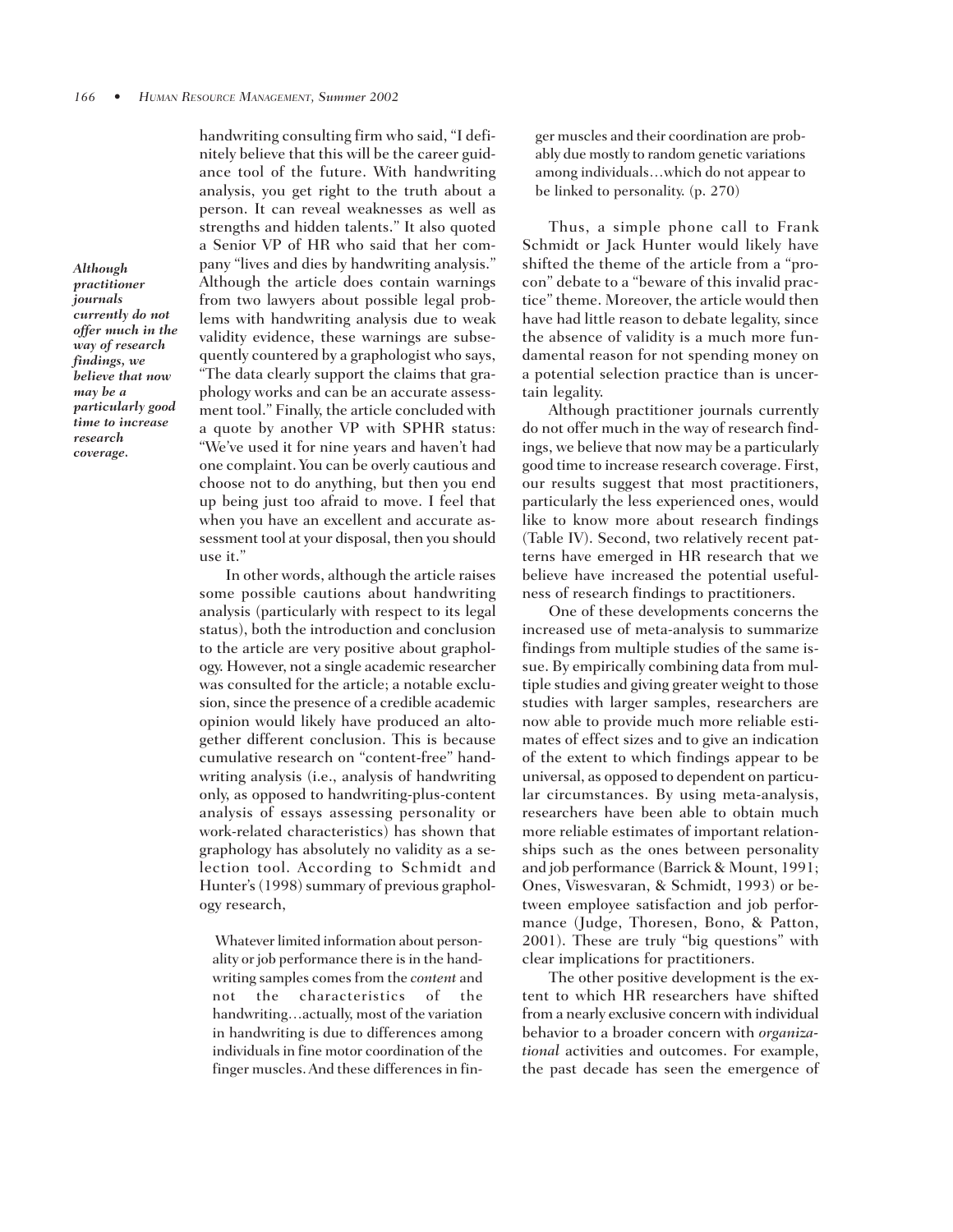important research concerning how organizational performance is related to compensation practices (Gerhart & Milkovich, 1990), selection practices (Terpstra & Rozell, 1993), and different configurations of overall HR systems (e.g., Arthur, 1994; Delery & Doty, 1996; Huselid, 1995). The result is that, in an increasing number of areas, we no longer need to "infer up" from the individual to the organizational level of analysis.

At the same time that we urge practitioner journals to increase their coverage of research findings, we also caution that this may not be sufficient to entice researchers to present their work in such journals. Issues of academic incentive structures (e.g., promotion and tenure) aside, researchers may be reluctant to have their work published in journals where scientifically rigorous, peer-reviewed findings are published alongside articles (such as the one on handwriting analysis) that flatly contradict research findings. Thus, the editors of practitioner outlets will not only have to have a stronger commitment to publishing research findings, but also to validating the information contained in non-research-based articles. The mechanisms to ensure that this will occur are not entirely clear at present, although one suggestion might be for professional associations such as SHRM, The Society for Industrial & Organizational Psychology (SIOP), and the Academy of Management to maintain a clearinghouse to link research experts to reporters.

Because such changes will take time, the addition of special research sections to practitioner outlets might also be accompanied by "handbooks" or edited volumes that call on respected researchers to translate their work (and its implications) for practicing managers. Two notable attempts in this regard have recently been undertaken by Cooper and Locke (2000) and Locke (2000).

Another recommendation is that journals that traditionally cover only "HR" knowledge begin to expand to cover research and implementation issues related to change management and, to a lesser extent, general business issues. As mentioned earlier, Ulrich et al. (1995) found that the Change Management competency, more than any other, determined how HR practitioners were viewed in others'

eyes. Given this reality, even considerably better knowledge of the HR literature might not be sufficient for the HR function (and individual HR practitioners) to improve their credibility with others in the organization.

A final recommendation would be for researchers to take a closer look at some of the issues revealed by our survey to exhibit wide gaps between research findings and practitioner beliefs. One such issue would be the enormous gap between researcher and practitioner beliefs about intelligence. More detailed analysis of practitioner beliefs concerning intelligence may help to disentangle the extent to which the discrepancy is due to each of the following potential explanations: (a) lack of knowledge about research findings (as suggested by this research), (b) exposure to conflicting findings by others who also position themselves as "research experts" (e.g., Goleman, 1998), (c) concerns about legality, (d) direct disagreement with the findings (despite knowledge), or (e) agreement with the findings, but disagreement with the practical implications of the findings (e.g., that adverse impact might be created against minorities), and hence, potential misrepresentation of beliefs.<sup>6</sup>

The fruits of such a (more detailed) research approach may be considerable. Previous research has shown that some of the most important advances in HR science and practice have emerged from attempts to resolve differences in beliefs across researcher and practitioner perspectives (Cooper & Locke, 2000). As just one example, for decades practitioners persisted in using the employment interview as a selection device despite scathing reviews of their validity by academics (e.g., Dunnette & Bass, 1963). However, this continued use by practitioners spurred researchers to find ways to improve the validity of the interview through such techniques as job analysis, structured interviewing, note-taking, and formalized scoring. Eventually, meta-analytic techniques were developed that not only demonstrated the superiority of the newer interviewing methods (McDaniel et al., 1994), but also showed that even unstructured interviews have validity, as asserted by practitioners all along (see also Kluger & Tikochinsky, 2001). Thus, many decades of

*Researchers may be reluctant to have their work published in journals where scientifically rigorous, peerreviewed findings are published alongside articles that flatly contradict research findings. Thus, the editors of practitioner outlets will not only have to have a stronger commitment to publishing research findings, but also to validating the information contained in non-researchbased articles.*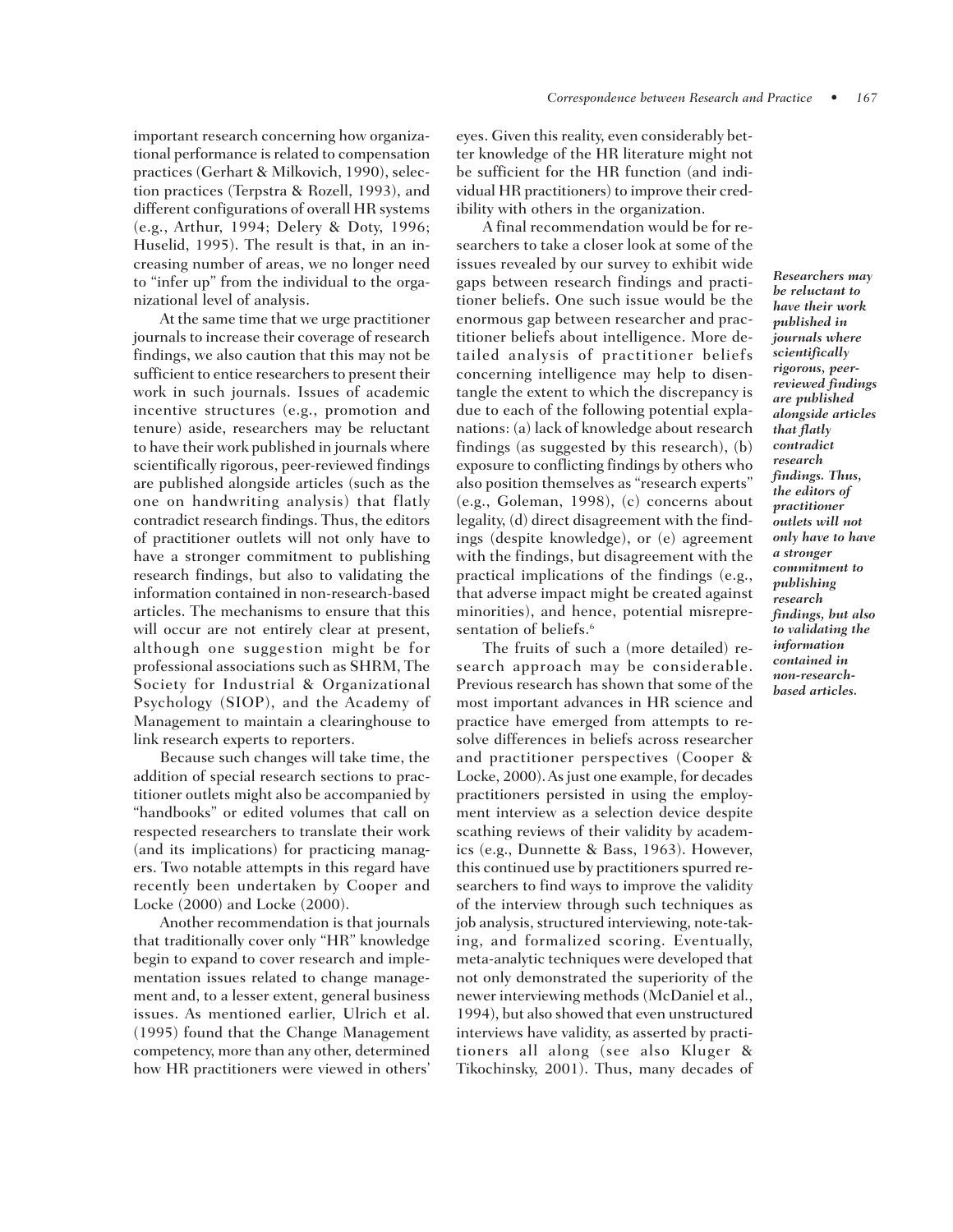research ultimately revealed that the researcher and practitioner perspectives each had some validity, with the end result being improved research *and* improved practice (Rynes, Barber, & Varma, 2000).

Thus, researchers may find rich rewards from attempting to probe more directly into the discrepancies revealed by the present survey, such as the differing views of practitioners and academics with respect to the roles of intelligence, values, personality, and employee participation in predicting individual and organizational performance. By getting closer to the root sources of these discrepancies, research as well as practice is likely to benefit.

## **APPENDIX: SOURCES OF ADDITIONAL INFORMATION ABOUT THE QUESTIONNAIRE ITEMS IN TABLE I**

- 1. Barling, J.E., Weber, T., & Kelloway, E.K. (1996). Effects of transformational leadership training on attitudinal and financial outcomes: A field experiment. Journal of Applied Psychology, 81, 827–833. Loehlin, J.C., McCrae, R.R., Costa, P.T., & John, O.P. (1998). Heritabilities of common and measure-specific components of the Big Five personality factors. Journal of Research in Personality, 32, 431–453. Judge, T.A., & Bono, J.E. (2000). Five-factor model of personality and transformational leadership. Journal of Applied Psychology, 85, 751–765. Riemann, R., Angleitner, A., & Strelau, J. (1997). Genetic and environmental influences on personality: A study of twins reared together using the self- and peerreport NEO-FFI scales. Journal of Personality, 65, 449–475.
- 2. Bass, B.M. (1990). From transactional to transformational leadership: Learning to share the vision. Organizational Dynamics, 18 (3), 19–31. Judge, T.A., Bono, J.E., Ilies, R., & Werner, M. (in press). Personality and leadership: A qualitative and quantitative review. Journal of Applied Psychology. Lord, R.G., Devader, C.L., & Alliger, G.M. (1986). A meta-analysis of the relationship between personality traits and leadership perceptions—An application of validity generalization procedures. Journal of Applied Psychology, 71, 402–410. Bennis, W., & Nanus, B. (1997). Lead-

ers: Strategies for taking charge. New York: Harper Business. Collins, J. (2001). Good to great. New York: Harper-Collins.

- 3. Locke, E.A., & Latham, G.P. (1990). A theory of goal-setting and task performance. Upper Saddle River, NJ:. Locke, E.A., Schweiger, D.M., & Latham, G.P. (1986). Participation in decision making: When should it be used? Organizational Dynamics, 14, 65–79. Wagner, J.A., III. (1994). Participation's effect on performance and satisfaction: A reconsideration of the research evidence. Academy of Management Review, 19, 312–330.
- 4. Baum, J.R., Locke, E.A., & Kirkpatrick, S.A. (1998). A longitudinal study of the relation of vision and vision communication to venture growth in entrepreneurial firms. Journal of Applied Psychology, 83, 43–54. Hoch, D.J., Roeding, C., Purkert, G., & Lindner, S.K. (1999). Secrets of software success: Management insights from 100 software firms around the world. Boston: HBR Press. Brown, S., & Eisenhardt, K. (1995). Academy of Management Review.
- 5. Reichheld, F.F. (1996). The loyalty effect. Boston: Harvard Business School Press.
- 6. Morris, J.R., Cascio, W.F., & Young, C.E. (1999). Downsizing after all these years: Questions and answers about who did it, how many did it, and who benefited from it. Organizational Dynamics, 27 (3), 78–87. Cameron, K.S., Freeman, S.J., & Mishra, A.K. (1993). Downsizing and redesigning organizations. In G.P. Huber & W.H. Glick (Eds.), Organizational change and redesign (pp. 19–65). New York: Oxford University Press.
- 7. Ulrich, D., Brockbank, W., Yeung, A.K., & Lake, D.G. (1995). Human resource competencies: An empirical assessment. Human Resource Management, 34, 473–495.
- 8. Locke, E.A., Feren, D.B., McCaleb, V.M., Shaw, K.N., & Denny, A.T. (1980). The relative effectiveness of four methods of motivating employee performance. In K.D. Duncan, M.M. Gruneberg, & D. Wallis (Eds.), Changes in working life (pp. 363–388). London: Wiley. Locke & Latham, 1990, op. cit., note 3. Locke, E.A., Schweiger, D.M., & Latham, G.P. (1986). Participation in decision making: When should it be used? Organizational Dynamics, 14, 65–79. Wagner, J.A., III. (1994). Participation's effect on performance and satisfaction: A reconsideration of the research evidence. Academy of Management Review, 19, 312–330.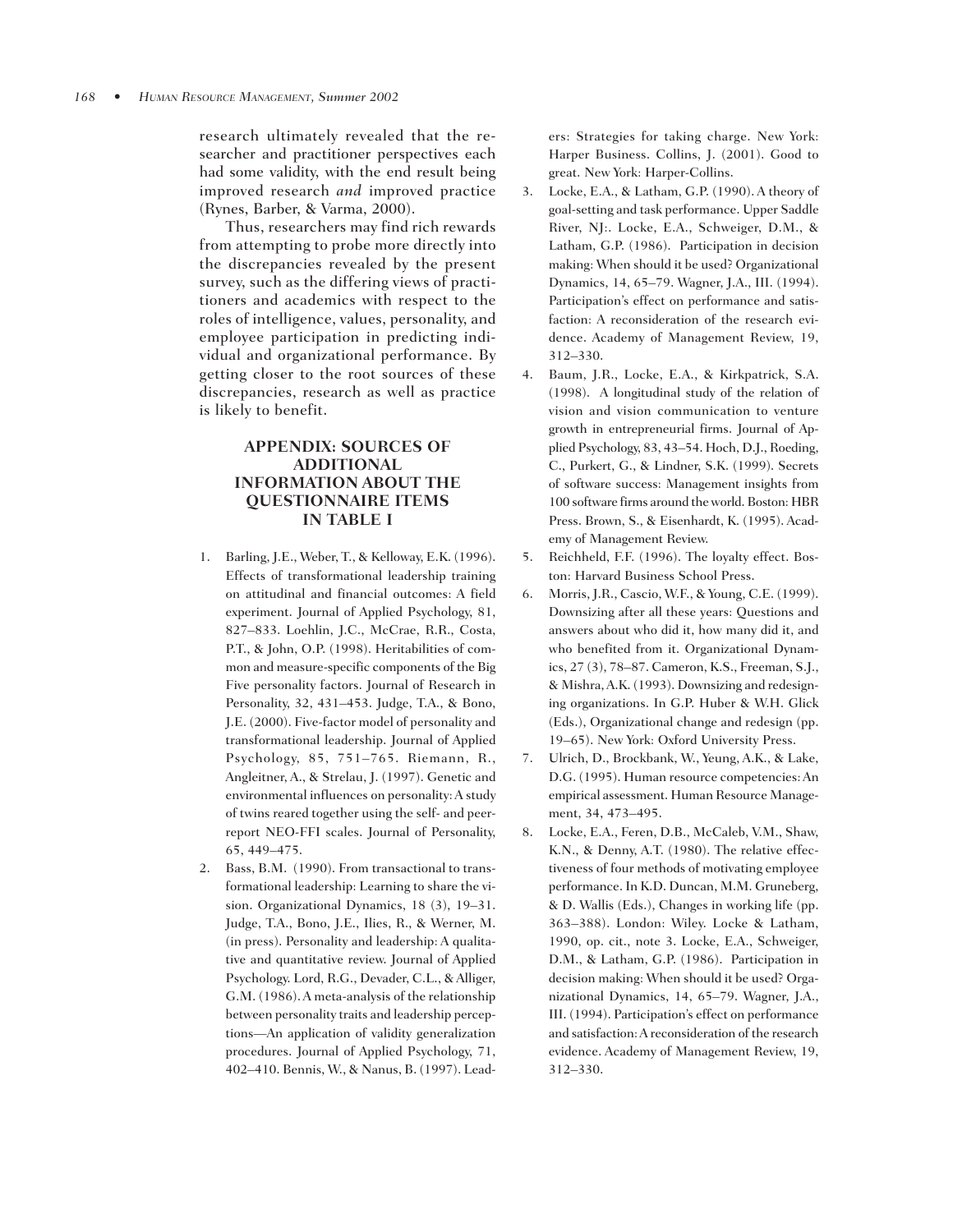- 9. Longenecker, C.O., Sims, H.P., & Gioia, D.A. (1987). Behind the mask: The politics of employee appraisal. Academy of Management Executive, 1, 183–193. Jawahar, I.M., & Williams, C.R. (1997). Where all the children are above average: The performance appraisal purpose effect. Personnel Psychology, 50, 905–926.
- 10. Kruger, J., & Dunning, D. (1999). Unskilled and unaware of it: How difficulties in recognizing one's own incompetence lead to inflated self-assessments. Journal of Personality and Social Psychology, 77, 1121–1134.
- 11. Hambrick, D.C., Cho, T.S., & Chen, M.J. (1996). The influence of top management team heterogeneity on firms' competitive moves. Administrative Science Quarterly, 41, 659–684. Keller, R.T. (2001). Cross-functional project groups in research and new product development: Diversity, communications, job stress and outcomes. Academy of Management Journal, 44, 547–555. Lutz, R.A. (1994). Implementing technological change with cross-functional teams. Research Technology Management, 37 (2), 14–18. Northcraft, G., Polzer, J., Neale, M., & Kramer, R. (1995). Diversity, social identity, and performance: Emergent social dynamics in cross-functional teams. In S. Jackson & M. Ruderman (Eds.), Diversity in work teams (pp. 69–96). Washington, DC: APA Press. Pelled, L.H., Eisenhardt, K.M., & Xin, K.R. (1999). Exploring the black box: An analysis of work group diversity, conflict, and performance. Administrative Science Quarterly, 44, 1–28.
- 12. McDaniel, M.A. (1988). Does pre-employment drug use predict on-the-job suitability? Personnel Psychology, 41, 717–729. Normand, J., Salyards, S.D., & Mahoney, J.J. (1990). An evaluation of pre-employment drug testing. Journal of Applied Psychology, 75, 629–639. Parish, D.C. (1989). Relation of the pre-employment drug testing result to employment status: A one-year follow-up. Journal of General Internal Medicine, 4, 44–47. Winkler, H., & Sheridan, J. (1989, September). An examination of behavior related to drug use at Georgia Power Company.
- 13. Brown, J.D. (1986). Evaluations of self and others: Self-enhancement biases in social judgment. Social Cognition, 4, 353–376. Kruger & Dunning (1999), op. cit., note 10. Harris, M.M., & Schaubroeck, J. (1988). A meta-analysis of selfboss, self-peer, and peer-boss ratings. Personnel Psychology, 41, 43–62. Larwood, L., & Whittaker, W. (1977). Managerial myopia: Self-serving bi-

ases in organizational planning. Journal of Applied Psychology, 62, 194–198. Mabe, P.A., III, & West, S.G. (1982). Validity of self-evaluation of ability: A review and meta-analysis. Journal of Applied Psychology, 67, 280–296. Taylor, S.E., & Brown, J.D. (1988). Illusion and well-being: A social psychological perspective on mental health. Psychological Bulletin, 103, 193–210. Thornton, G.C. (1980). Psychometric properties of self-appraisals of job performance. Personnel Psychology, 33, 263–271.

- 14. Latham, G.P., & Wexley, K.N. (1994). Increasing productivity through performance appraisal. Reading, MA: Addison-Wesley. Wexley, K.N., Sanders, R.E., & Yukl, G.A. (1973). Training interviewers to eliminate contrast effects in employment interviews. Journal of Applied Psychology, 57, 233–236. Bernardin, H.J., & Pence, E.G. (1980). The effects of rater training: Creating new response sets and decreasing accuracy. Journal of Applied Psychology, 65, 60– 66. Longenecker et al. (1987), op. cit., note 9.
- 15. Clark, R.E. (1983) Reconsidering research on learning from media. Review of Educational Research, 53, 445–459. Kulik, C.C., & Kulik, J.A. (1991). Effectiveness of computer-based instruction: An updated analysis. Computers in human behavior, 7, 75–94. Gagne, R.M., & Medsker, K.L. (1996). The conditions of learning: Training applications. Fort Worth, TX: Harcourt Brace. Simonson, M., Schlosser, C., & Hanson, D. (1999). Theory and distance education: A new discussion. The American Journal of Distance Education, 13, 60–75.
- 16. Colquitt, J.A., LePine, J.A., & Noe, R.A. (2000). Toward an integrative theory of training motivation: A meta-analytic path analysis of 20 years of research. Journal of Applied Psychology, 85, 678– 707. Salas, E., Cannon-Bowers, J.A., Rhodenizer, & Bowers, C.A. (1999). Training in organizations: Myths, misconceptions, and mistaken assumptions. In G. Ferris (Ed.), Research in personnel and human resources management (Vol. 17, pp. 123–161). Greenwich, CT: JAI Press. Horn, J.L. (1980). Concepts of intellect in relation to learning and adult development. Intelligence, 4, 285– 317. Horn, J.L., & Cattell, R.B. (1967). Age differences in fluid and crystallized intelligence. Acta Psychologica, 26, 107–129. Gist, M., Rosen, B., & Schwoerer, C. (1988). The influence of training method and trainee age on the acquisition of computer skills. Personnel Psychology, 41,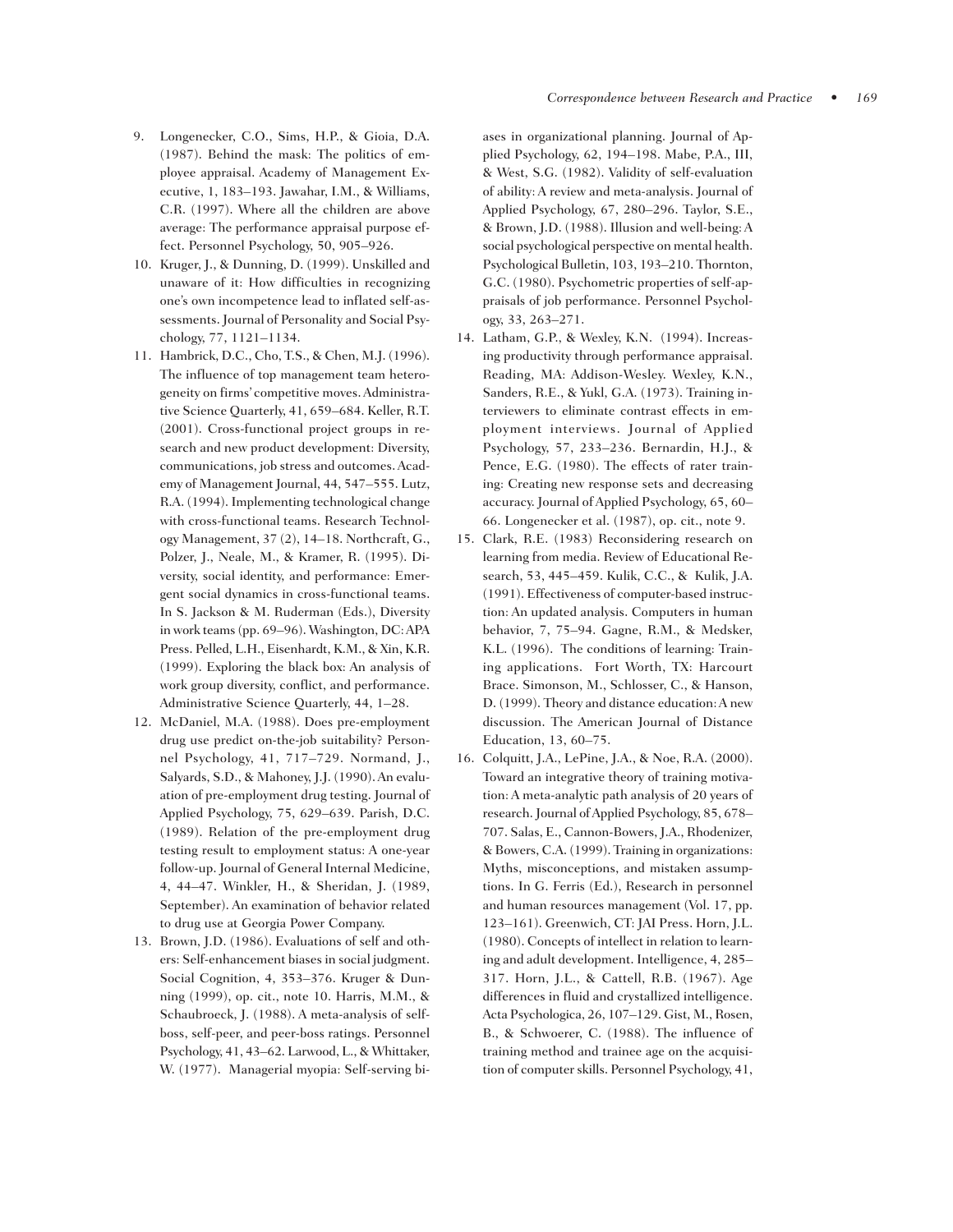255–265. Warr, P., & Bunce, D. (1995). Trainee characteristics and the outcomes of open learning. Personnel Psychology, 48, 347–375.

- 17. Colquitt et al., op. cit., note 16. Rouiller, J.Z., & Goldstein, I.L. (1993). The relationship between organizational transfer climate and positive transfer of training. Human Resource Development Quarterly, 4, 377–390. Tracey, J.B., Tannenbaum, S.I., & Kavanaugh, M.J. (1995). Applying trained skills to the job: The importance of the work environment. Journal of Applied Psychology, 80, 239–252. Warr, P., Allan, C., & Birdi, K. (1999). Predicting three levels of training outcome. Journal of Occupational and Organizational Psychology, 72, 351–375.
- 18. Donovan, J.J., & Radosevich, D.J. (1999). A meta-analytic review of the distribution of practice effect: Now you see it, now you don't. Journal of Applied Psychology, 84, 795–805. Lee, T.D., & Genovese, E.D. (1988). Distribution of practice in motor skill acquisition: Learning and performance effects reconsidered. Research Quarterly, 59, 277–287.
- 19. McDaniel, M.A., Whetzel, D.L., Schmidt, F.L., & Maurer, S.D. (1994). The validity of employment interviews: A comprehensive review. Journal of Applied Psychology, 79, 599–616. Wiesner, W.H., & Cronshaw, S.F. (1988). The moderating impact of interview format and degree of structure on the validity of the employment interview. Journal of Occupational Psychology, 61, 275–290.
- 20. Digman, J.M. (1990). Personality structure: Emergence of the five-factor model. Annual Review of Psychology, 41, 417–440. Gardner, W., & Martinko, M. 1996. Using the MBTI to study managers: A literature review and research agenda. Journal of Management, 22, 45–83.
- 21. Conard, M.A., & Ashworth, S.D. (1986). Recruiting source effectiveness: A meta-analysis and reexamination of two rival hypotheses. SIOP annual meeting. Decker, P.J., & Cornelius, E.T., III. (1979). A note on recruiting sources and job survival rates. Journal of Applied Psychology, 64, 463–464. Rynes, S. (1991). Recruitment, job choice, and post-hire consequences: A call for new research directions. In M.D. Dunnette & L. M. Hough (Eds.), Handbook of industrial and organizational psychology (2nd ed., Vol. 2, pp. 399–444). Palo Alto, CA: Consulting Psychologists Press.
- 22. Hunter, J.E. (1986). Cognitive ability, cognitive

aptitudes, job knowledge, and job performance. Journal of Vocational Behavior, 29, 340–362. Schmidt, F.L., & Hunter, J.E. (1998). The validity and utility of selection methods in personnel psychology: Practical and theoretical implications of 85 years of research findings. Psychological Bulletin, 124, 262–274.

- 23. Barrick, M.R., & Mount, M.K. (1991). The big five personality dimensions and job performance— A meta-analysis. Personnel Psychology, 44, 1–26. Gardner, W.L., & Martinko, M.J. (1996). Using the Myers–Briggs type indicator to study managers: A literature review and research agenda. Journal of Management, 22, 45–83.
- 24. Ones, D.S., Viswesvaran, C., & Schmidt, F.L. (1993). Comprehensive meta-analysis of integrity test validities: Findings and implications for personnel selection and theories of job performance. Journal of Applied Psychology, 78, 679– 703. Ones, D.S., Viswesvaran, C., & Reiss, A.D. (1996). Role of social desirability in personality testing for personnel selection: The red herring. Journal of Applied Psychology, 81, 660–679.
- 25. Ones, D.S., & Viswesvaran, C. (1998). Gender, age, and race differences on overt integrity tests: Results across four large-scale job applicant data sets. Journal of Applied Psychology, 83, 35–42.
- 26. Schmidt, F.L. & Hunter, J.E. (1998). The validity and utility of selection methods in personnel psychology: Practical and theoretical implications of 85 years of research findings. Psychological Bulletin, 124, 262–274.
- 27. Ibid. Adkins, C.L., Ravlin, E.C., & Meglino, B.M. (1996). Value congruence between co-workers and its relationship to work outcomes. Group and Organization Management, 21, 439–460. Meglino, B.M., & Ravlin, E.C. (1998). Individual values in organizations: Concepts, controversies, and research. Journal of Management, 24, 351– 389. Ravlin, E.C., & Meglino, B.M. (1987). Effect of values on perception and decision making: A study of alternative work values measures. Journal of Applied Psychology, 72, 666–673.
- 28. Greenberg, J. (1990). Employee theft as a reaction to under-payment inequity: The hidden cost of pay cuts. Journal of Applied Psychology, 75, 561–568. Greenberg, J. (1993). Stealing in the name of justice: Informational and interpersonal moderators of theft reactions to underpayment inequity. Organizational Behavior and Human Decision Processes, 54, 81–103.
- 29. Cable, D.M., & Judge, T.A. (1994). Pay prefer-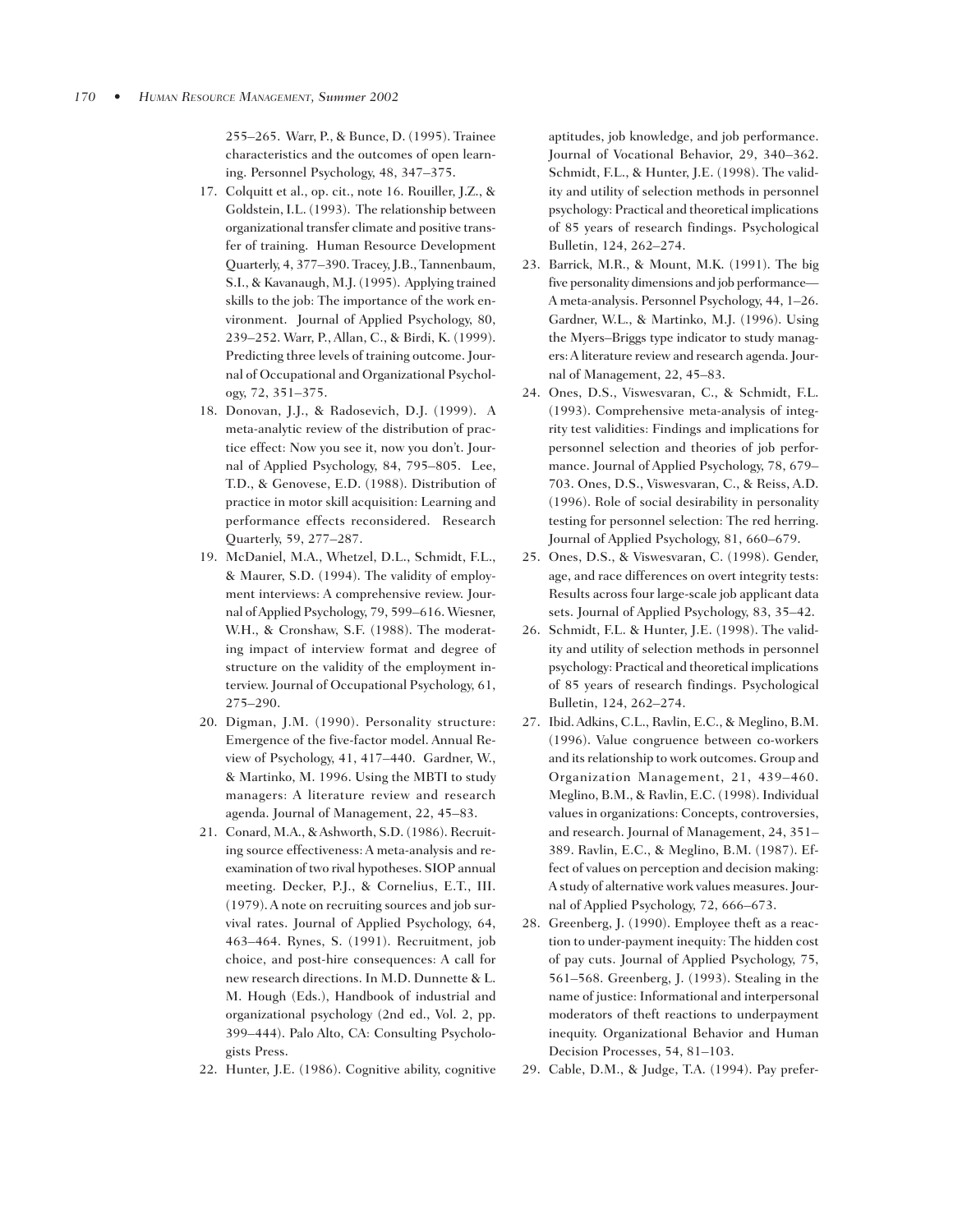ences and job search decisions: A person–organization fit perspective. Personnel Psychology, 47, 317–348. Bretz, R.D., Ash, R.A., & Dreher, G.F. (1989). Do people make the place? An examination of the attraction-selection-attrition hypothesis. Personnel Psychology, 42, 561–580.

- 30. Kopelman, R.E., & Reinharth, L. (1982). Research results: The effect of merit-pay practices on white collar performance. Compensation Review, 14 (4), 30–40. Heneman, R.L. (1992). Merit pay: Linking pay increases to performance ratings. Reading, MA: Addison-Wesley. Kopelman, R.E., Rovenpor, J.L., & Cayer, M. (1991). Merit pay and organizational performance: Is there an effect on the bottom line? National Productivity Review, 299–307. Pearce, J.L., Stevenson, W.B., & Perry, J.L. (1985). Managerial compensation based on organizational performance: A time series analysis of the effects of merit pay. Academy of Management Journal, 28, 261–278.
- 31. Gerhart, B., & Milkovich, G.T. (1990). Organizational differences in managerial compensation and firm performance. Academy of Management Journal, 33, 663–691. Welbourne, T.M., & Andrews, A.O. (1996). Predicting the performance of initial public offerings: Should human resource management be in the equation? Academy of Management Journal, 39, 891–919.
- 32. Welbourne & Andrews (1996), op. cit., note 31.
- 33. Prince, J.B., & Lawler, E.E., III. (1986). Does salary discussion hurt the developmental perfor-

mance appraisal? Organizational Behavior and Human Decision Processes, 37, 357–375. Welch, J. Jack: Straight from the gut. New York: Warner Books.

- 34. Bureau of National Affairs. (1988). Changing pay practices: New developments in employee compensation. Washington, DC: Author. Cable, D.M., & Judge, T.A. (1994), op. cit., note 29. Brown, K.A., & Huber, V.L. (1992). Lowering floors and raising ceilings: A longitudinal assessment of the effects of an earnings-at-risk plan on pay. Jensen, M.C., & Meckling, W.H. (1976). Theory of the firm: Managerial behavior, agency costs, and ownership structure. Journal of Financial Economics, 3, 305–360.
- 35. Feldman, D.C., & Arnold, H.J. (1978). Position choice: Comparing the importance of organizational and job factors. Journal of Applied Psychology, 63, 706–710. Jurgensen, C.E. (1978). Job preferences: What makes a job good or bad? Journal of Applied Psychology, 63, 267–276. Rynes, S.L., Schwab, D.P., & Heneman, H.G., III. (1983). The role of pay and market pay variability in job application decisions. Organizational Behavior and Human Performance, 31, 353–364. Slovic, P., & Lichtenstein, S. (1971). Comparison of Bayesian and regression approaches to the study of information processing in judgment. Organizational Behavior and Human Performance, 6, 649–744.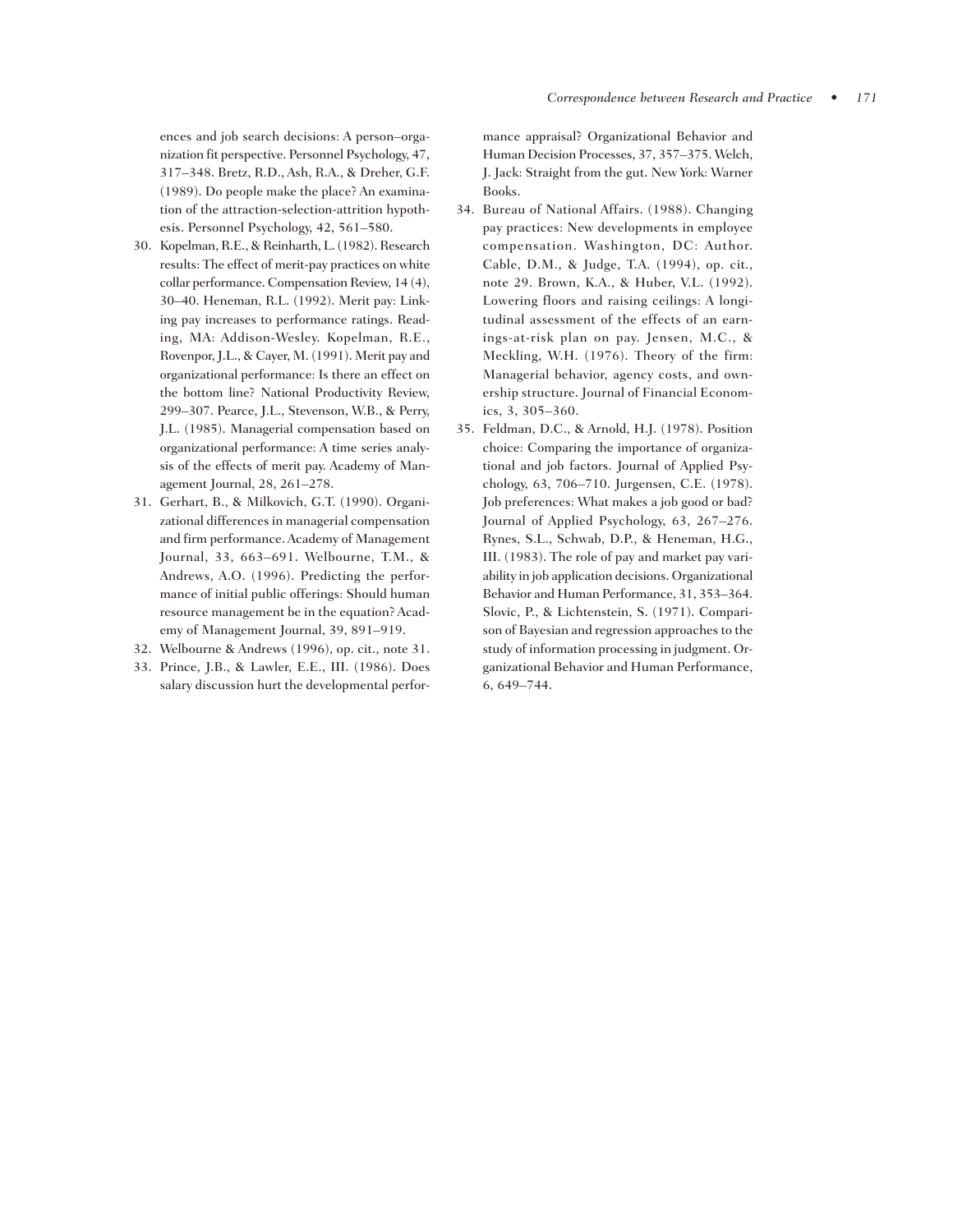**Sara L. Rynes** is the John F. Murray Professor and Chair of the Department of Management and Organizations at the University of Iowa. Rynes is currently an Associate Editor for the *Academy of Management Journal* and previously served on the editorial boards of the *Journal of Applied Psychology*, *Personnel Psychology*, and *Quality Management Journal*. She is a Fellow of the American Psychological Association and the Society for Industrial and Organizational Psychology. Her research interests include recruitment and job choice, compensation, and knowledge transfer between academics and practitioners. She holds a Ph.D. in Industrial Relations from the University of Wisconsin and was previously on the faculties of the University of Minnesota and Cornell University.

**Amy E. Colbert** is a doctoral candidate and University of Iowa Fellow in the Department of Management and Organizations. Her research interests are in the areas of leadership, personality, and innovation. Prior to joining the doctoral program at Iowa, Ms. Colbert received an M.A. in Decision Sciences from St. Louis University and a B.S. in Accounting and Math from Culver-Stockton College. She is a former internal auditor and winner of *The Wall Street Journal* Award for Accounting Excellence.

**KENNETH G. BROWN** is an Assistant Professor of Management & Organizations at the University of Iowa. His research focuses on training, individual and organizational learning, computer technology and human performance, group influences in organizations, motivation and self-regulation, and knowledge transfer. He has published articles in *Journal of Applied Psychology*, *Personnel Psychology*, *Organizational Behavior and Human Decision Processes*, and *Human Resource Planning*. He received his B.S. in Psychology from the University of Maryland and his Ph.D. in Industrial & Organizational Psychology from Michigan State University.

#### **REFERENCES**

- Adkins, C.L, Ravlin, E. C., & Meglino, B. M. (1996). Value congruence between co-workers and its relationship to work outcomes. Group and Organization Management, 21, 439–460.
- Arthur, J.B. (1994). Effects of human resource systems on manufacturing performance and turnover. Academy of Management Journal, 37, 670–687.
- Barrick, M.R., & Mount, M.K. (1991). The big five personality dimensions and job performance: A meta-analysis. Personnel Psychology, 44, 1–26.
- Barrick, M.R., & Mount, M.K. (2000). Select on conscientiousness and emotional stability. In E.A. Locke (Ed.), The Blackwell handbook of principles of organizational behavior. Oxford: Blackwell.
- Becker, B., & Gerhart, B. (1996). The impact of human resource management on organizational performance. Academy of Management Journal, 39, 779–801.
- Behling, O. (1998). Employee selection: Will intelli-

gence and conscientiousness do the job? Academy of Management Executive, 12, 77–85.

- Buckingham, M., & Coffman, C. (1999). First, break all the rules: What the world's greatest managers do differently. New York: Simon & Schuster.
- Cable, D.M., & Judge, T.A. (1994). Pay preferences and job search decisions: A person–organization fit perspective. Personnel Psychology, 47, 317– 348.
- Campbell, J.P., Daft, R.L., & Hulin, C.L. (1982). What to study: Generating and developing research questions. Beverly Hills, CA: Sage.
- Cooper, C.L., & Locke, E.A. (2000). Industrial and organizational psychology: Linking theory with practice. Oxford: Blackwell.
- Delery, J.E., & Doty, D.H. (1996). Modes of theorizing in strategic human resource management: Tests of universalistic, contingency, and configurational performance predictions. Academy of Management Journal, 39, 802–835.
- Dunnette, M.D., & Bass, B.M. (1963). Behavioral scientists and personnel management. Industrial Relations, 2, 115–130.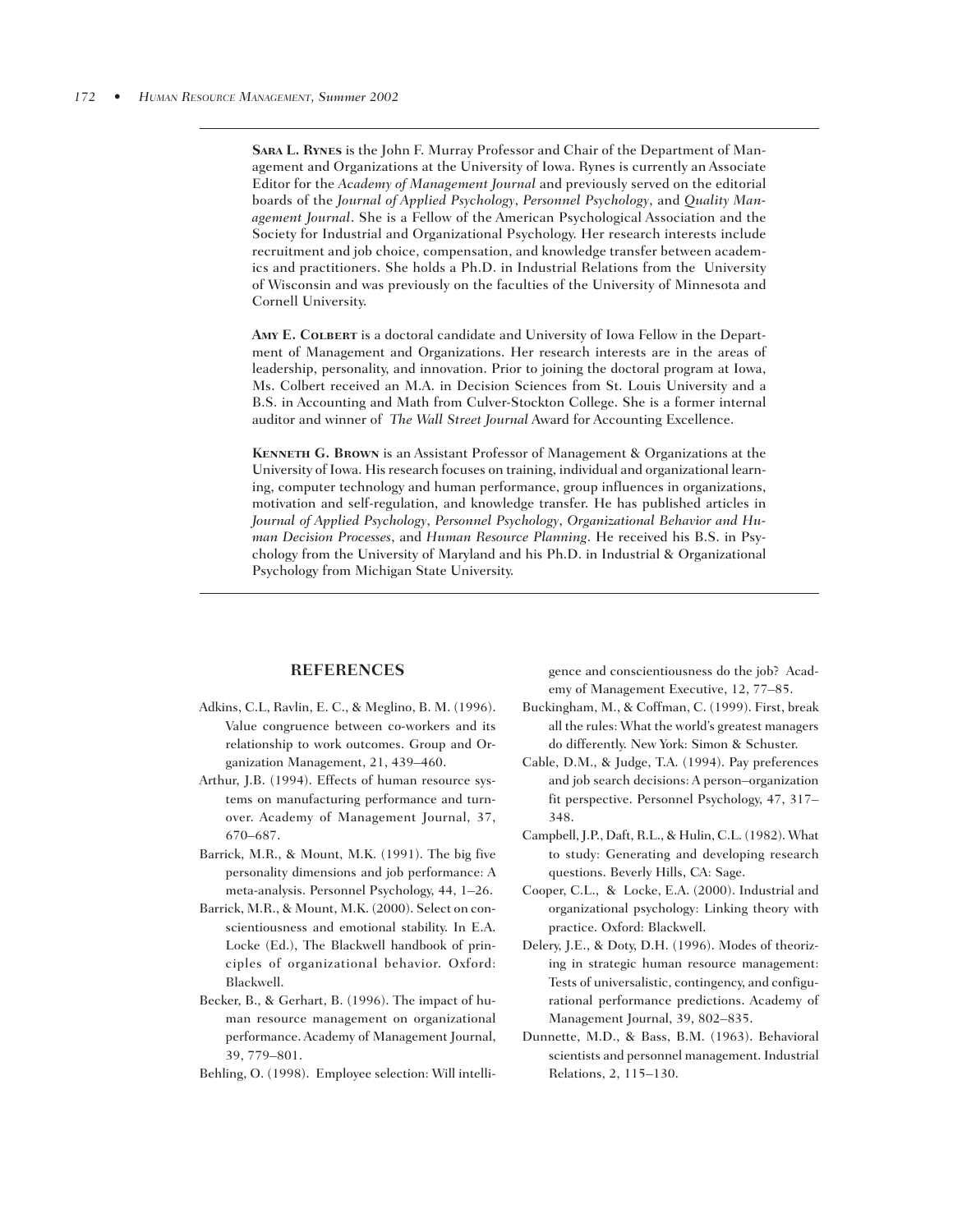- Feldman, D.C., & Arnold, H.J. (1978). Position choice: Comparing the importance of organizational and job factors. Journal of Applied Psychology, 63, 706–710.
- Gannon, M.J. (1983). Managerial ignorance. Business Horizons, May–June, 26–32.
- Gerhart, B., & Milkovich, G.T. (1990). Organizational differences in managerial compensation and financial performance. Academy of Management Journal, 33, 663–691.
- Goleman, D. (1998). Working with emotional intelligence. New York: Bantam Books.
- Hunter, J.E. (1986). Cognitive ability, cognitive aptitudes, job knowledge, and job performance. Journal of Vocational Behavior, 29, 340–362.
- Huselid, M.A. (1995). The impact of human resource management practices on turnover, productivity, and corporate financial performance. Academy of Management Journal, 38, 635–672.
- Johns, G. (1993). Constraints on the adoption of psychology-based personnel practices, Lessons from organizational innovation. Personnel Psychology, 46, 569–592.
- Judge, T.A., Bono, J.E., Ilies, R., & Werner, M. (in press). Personality and leadership: A qualitative and quantitative review. Journal of Applied Psychology.
- Judge, T.A., Thoresen, C.J., Bono, J.E., & Patton, G.K. (2001). The job satisfaction–job performance relationship: A qualitative and quantitative review. Psychological Bulletin, 127, 376–407.
- Kluger, A.N., & Tikochinsky, J. (2001). The error of accepting the "theoretical" null hypothesis: The rise, fall, and resurrection of commonsense hypotheses in psychology. Psychological Bulletin, 127, 408–423.
- Latham, G.P., & Latham, S.D. (2000). Overlooking theory and research in performance appraisal at one's peril: Much done, more to do. In C.L. Cooper & E.A. Locke (Eds.), Industrial and organizational psychology: Linking theory with practice (pp. 199–215). Oxford: Blackwell.
- Latham, G.P., & Wexley, K.N. (1980). Increasing productivity through performance appraisal. Reading, MA: Addison-Wesley.
- Lauver, K., & Kristof-Brown, A. (in press). Distinguishing between employees' perceptions of personjob and person-organization fit. Journal of Vocational Behavior.
- Leonard, B. (1999). Reading employees. Human Resource Magazine, 44 (4), 67–73.
- Locke, E.A. (Ed.). (2000). The Blackwell handbook

of principles of organizational behavior. Oxford: Blackwell.

- Longenecker, C.O., Gioia, D.A., & Sims, H.P. (1987). Behind the mask: The politics of employee appraisal. Academy of Management Executive, 1, 183–193.
- McDaniel, M.A., Whetzel, D.L., Schmidt, F.L., & Maurer, S.D. (1994). The validity of employment interviews: A comprehensive review. Journal of Applied Psychology, 79, 599–616.
- Offermann, L.R., & Spiros, R.K. (2001). The science and practice of team development. Academy of Management Journal, 44, 376–392.
- Ones, D.S., Viswesvaran, C., & Schmidt, F.L. (1993). Comprehensive meta-analysis of integrity test validities: Findings and implications for personnel selection and theories of job performance. Journal of Applied Psychology, 78, 679–703.
- Ones, D.S., & Viswesvaran, C. (1998). Gender, age, and race differences on overt integrity tests: Results across four large-scale job applicant data sets. Journal of Applied Psychology, 83, 35–42.
- Pfeffer, J., & Sutton, R. (2000). The knowing-doing gap*.* Boston: Harvard Business School Press.
- Rogers, E. (1995). The diffusion of innovations (4th ed.). New York: The Free Press.
- Rynes, S.L., Barber, A.E., & Varma, G.H. (2000). Research on the employment interview: Usefulness for practice and recommendations for future research. In C.L. Cooper & E.A. Locke (Eds.), Industrial and organizational psychology: Linking theory with practice (pp. 250–277). Oxford: Blackwell.
- Rynes, S.L., Schwab, D.P., & Heneman, H.G. (1983). The role of pay and market pay variability in job application decisions. Organizational Behavior and Human Performance, 31, 353–364.
- Schmidt, F.L., & Hunter, J.E. (1998). The validity and utility of selection methods in personnel psychology: Practical and theoretical implications of 85 years of research findings. Psychological Bulletin, 124, 262–274.
- Slovic, P., & Lichtenstein, S. (1971). Comparison of Bayesian and regression approaches to the study of information processing in judgment. Organizational Behavior and Human Performance, 6, 649–744.
- Terpstra, D.E., & Rozell, E.J. (1993). The relationship of staffing practices to organizational level measures of performance. Personnel Psychology*,* 46, 27–48.
- Terpstra, D.E., & Rozell, E.J. (1997). Sources of hu-